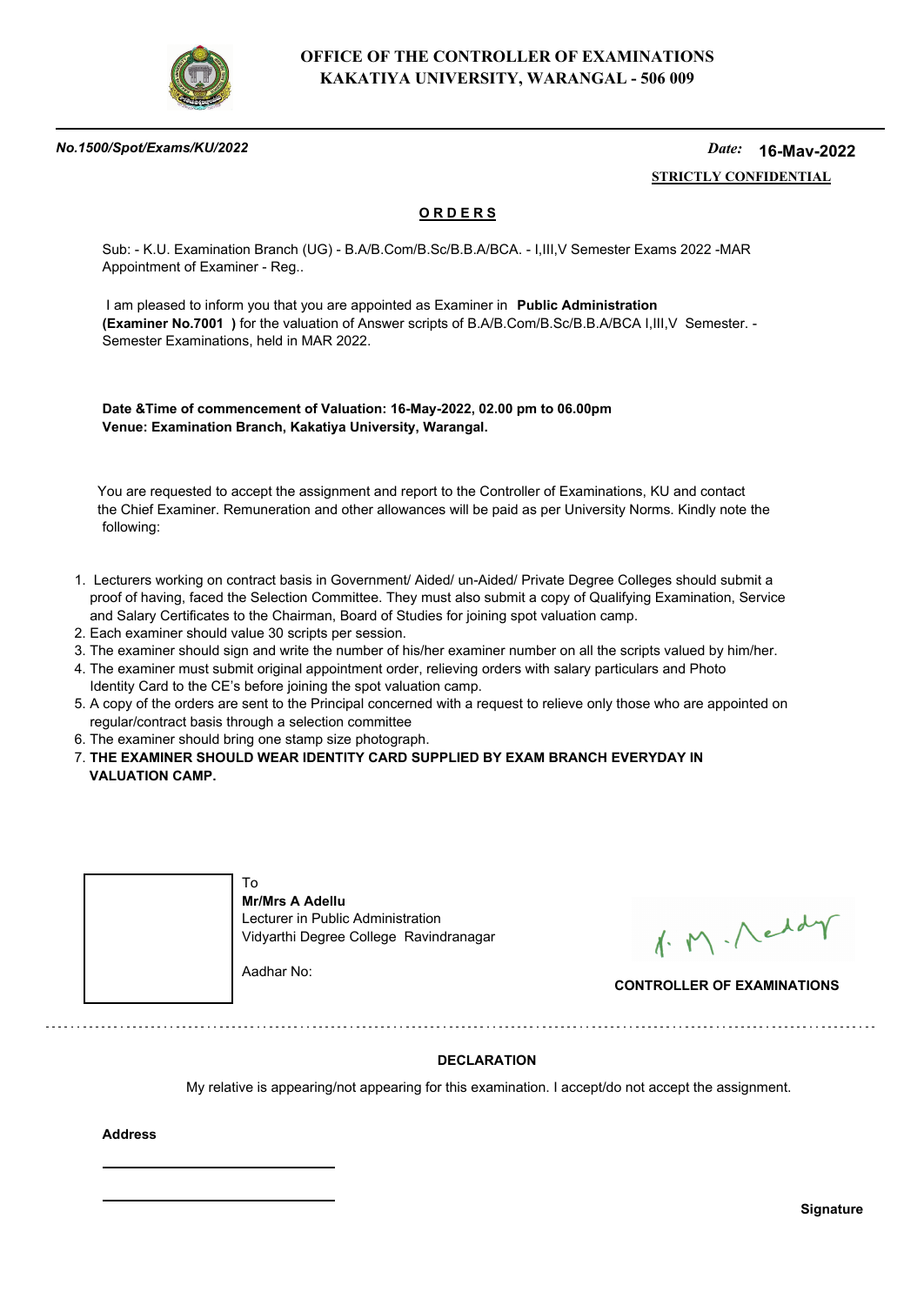

### *No.1500/Spot/Exams/KU/2022*

#### *Date:*  **STRICTLY CONFIDENTIAL 16-May-2022**

## **O R D E R S**

Sub: - K.U. Examination Branch (UG) - B.A/B.Com/B.Sc/B.B.A/BCA. - I,III,V Semester Exams 2022 -MAR Appointment of Examiner - Reg..

 I am pleased to inform you that you are appointed as Examiner in **Public Administration (Examiner No.7002 )** for the valuation of Answer scripts of B.A/B.Com/B.Sc/B.B.A/BCA I,III,V Semester. - Semester Examinations, held in MAR 2022.

**Date &Time of commencement of Valuation: 16-May-2022, 02.00 pm to 06.00pm Venue: Examination Branch, Kakatiya University, Warangal.**

 You are requested to accept the assignment and report to the Controller of Examinations, KU and contact the Chief Examiner. Remuneration and other allowances will be paid as per University Norms. Kindly note the following:

- 1. Lecturers working on contract basis in Government/ Aided/ un-Aided/ Private Degree Colleges should submit a proof of having, faced the Selection Committee. They must also submit a copy of Qualifying Examination, Service and Salary Certificates to the Chairman, Board of Studies for joining spot valuation camp.
- 2. Each examiner should value 30 scripts per session.
- 3. The examiner should sign and write the number of his/her examiner number on all the scripts valued by him/her.
- 4. The examiner must submit original appointment order, relieving orders with salary particulars and Photo Identity Card to the CE's before joining the spot valuation camp.
- 5. A copy of the orders are sent to the Principal concerned with a request to relieve only those who are appointed on regular/contract basis through a selection committee
- 6. The examiner should bring one stamp size photograph.
- 7. **THE EXAMINER SHOULD WEAR IDENTITY CARD SUPPLIED BY EXAM BRANCH EVERYDAY IN VALUATION CAMP.**



1. M. Neddy

**CONTROLLER OF EXAMINATIONS**

## **DECLARATION**

My relative is appearing/not appearing for this examination. I accept/do not accept the assignment.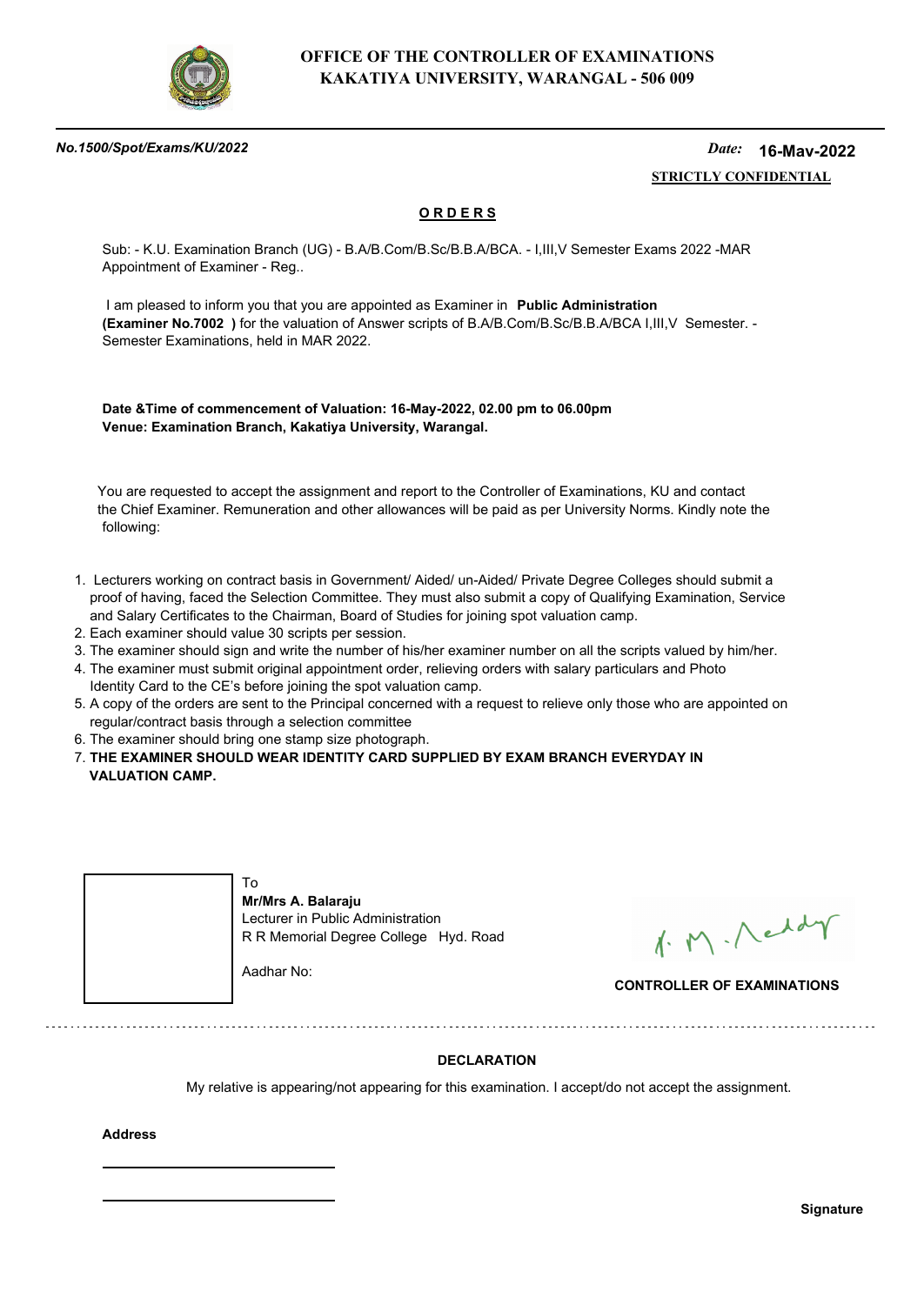

### *No.1500/Spot/Exams/KU/2022*

#### *Date:*  **STRICTLY CONFIDENTIAL 16-May-2022**

## **O R D E R S**

Sub: - K.U. Examination Branch (UG) - B.A/B.Com/B.Sc/B.B.A/BCA. - I,III,V Semester Exams 2022 -MAR Appointment of Examiner - Reg..

 I am pleased to inform you that you are appointed as Examiner in **Public Administration (Examiner No.7003 )** for the valuation of Answer scripts of B.A/B.Com/B.Sc/B.B.A/BCA I,III,V Semester. - Semester Examinations, held in MAR 2022.

**Date &Time of commencement of Valuation: 16-May-2022, 02.00 pm to 06.00pm Venue: Examination Branch, Kakatiya University, Warangal.**

 You are requested to accept the assignment and report to the Controller of Examinations, KU and contact the Chief Examiner. Remuneration and other allowances will be paid as per University Norms. Kindly note the following:

- 1. Lecturers working on contract basis in Government/ Aided/ un-Aided/ Private Degree Colleges should submit a proof of having, faced the Selection Committee. They must also submit a copy of Qualifying Examination, Service and Salary Certificates to the Chairman, Board of Studies for joining spot valuation camp.
- 2. Each examiner should value 30 scripts per session.
- 3. The examiner should sign and write the number of his/her examiner number on all the scripts valued by him/her.
- 4. The examiner must submit original appointment order, relieving orders with salary particulars and Photo Identity Card to the CE's before joining the spot valuation camp.
- 5. A copy of the orders are sent to the Principal concerned with a request to relieve only those who are appointed on regular/contract basis through a selection committee
- 6. The examiner should bring one stamp size photograph.
- 7. **THE EXAMINER SHOULD WEAR IDENTITY CARD SUPPLIED BY EXAM BRANCH EVERYDAY IN VALUATION CAMP.**



1. M. Neddy

**CONTROLLER OF EXAMINATIONS**

## **DECLARATION**

My relative is appearing/not appearing for this examination. I accept/do not accept the assignment.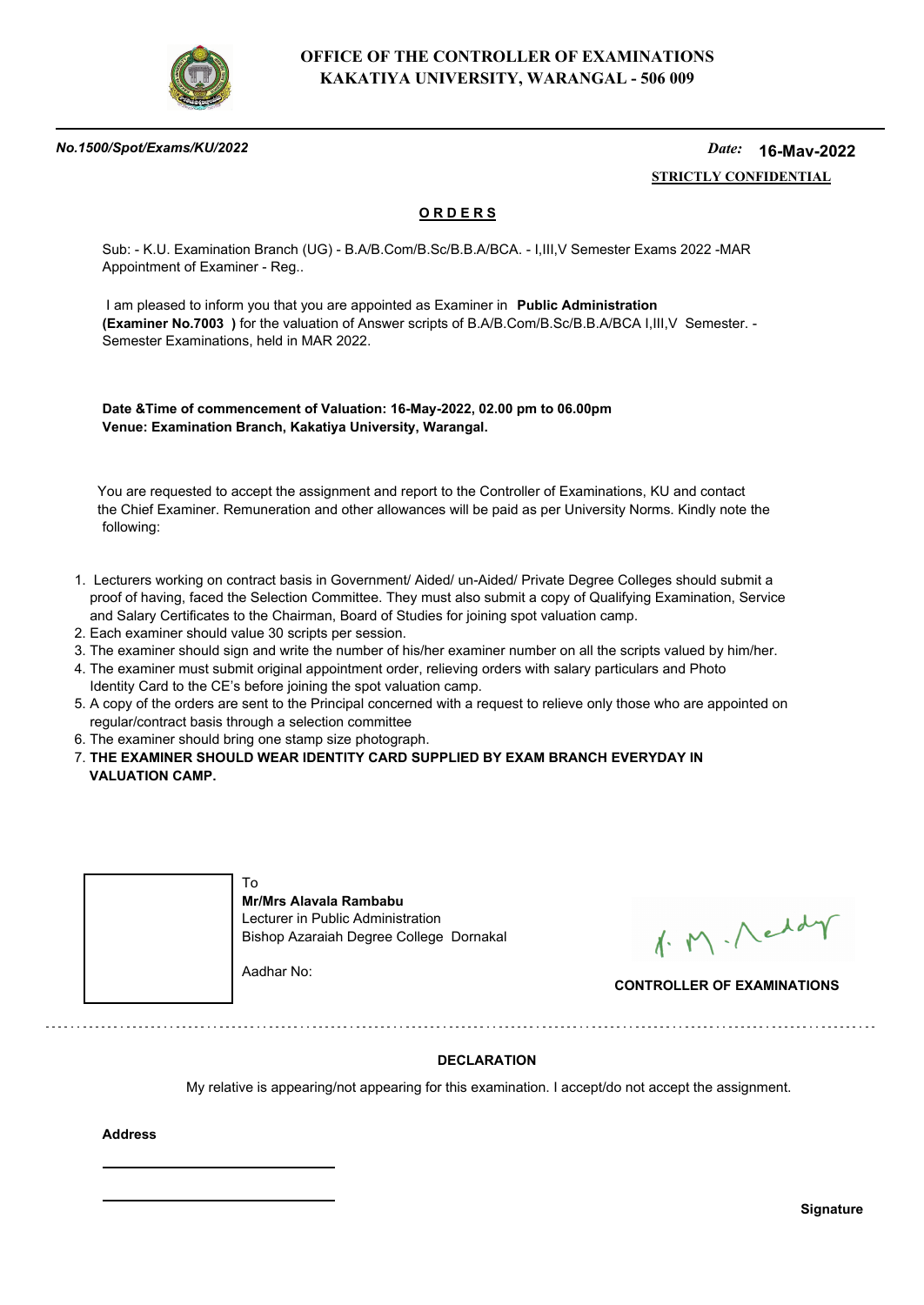

### *No.1500/Spot/Exams/KU/2022*

#### *Date:*  **STRICTLY CONFIDENTIAL 16-May-2022**

## **O R D E R S**

Sub: - K.U. Examination Branch (UG) - B.A/B.Com/B.Sc/B.B.A/BCA. - I,III,V Semester Exams 2022 -MAR Appointment of Examiner - Reg..

 I am pleased to inform you that you are appointed as Examiner in **Public Administration (Examiner No.7004 )** for the valuation of Answer scripts of B.A/B.Com/B.Sc/B.B.A/BCA I,III,V Semester. - Semester Examinations, held in MAR 2022.

**Date &Time of commencement of Valuation: 16-May-2022, 02.00 pm to 06.00pm Venue: Examination Branch, Kakatiya University, Warangal.**

 You are requested to accept the assignment and report to the Controller of Examinations, KU and contact the Chief Examiner. Remuneration and other allowances will be paid as per University Norms. Kindly note the following:

- 1. Lecturers working on contract basis in Government/ Aided/ un-Aided/ Private Degree Colleges should submit a proof of having, faced the Selection Committee. They must also submit a copy of Qualifying Examination, Service and Salary Certificates to the Chairman, Board of Studies for joining spot valuation camp.
- 2. Each examiner should value 30 scripts per session.
- 3. The examiner should sign and write the number of his/her examiner number on all the scripts valued by him/her.
- 4. The examiner must submit original appointment order, relieving orders with salary particulars and Photo Identity Card to the CE's before joining the spot valuation camp.
- 5. A copy of the orders are sent to the Principal concerned with a request to relieve only those who are appointed on regular/contract basis through a selection committee
- 6. The examiner should bring one stamp size photograph.
- 7. **THE EXAMINER SHOULD WEAR IDENTITY CARD SUPPLIED BY EXAM BRANCH EVERYDAY IN VALUATION CAMP.**



1. M. Neddy

**CONTROLLER OF EXAMINATIONS**

## **DECLARATION**

My relative is appearing/not appearing for this examination. I accept/do not accept the assignment.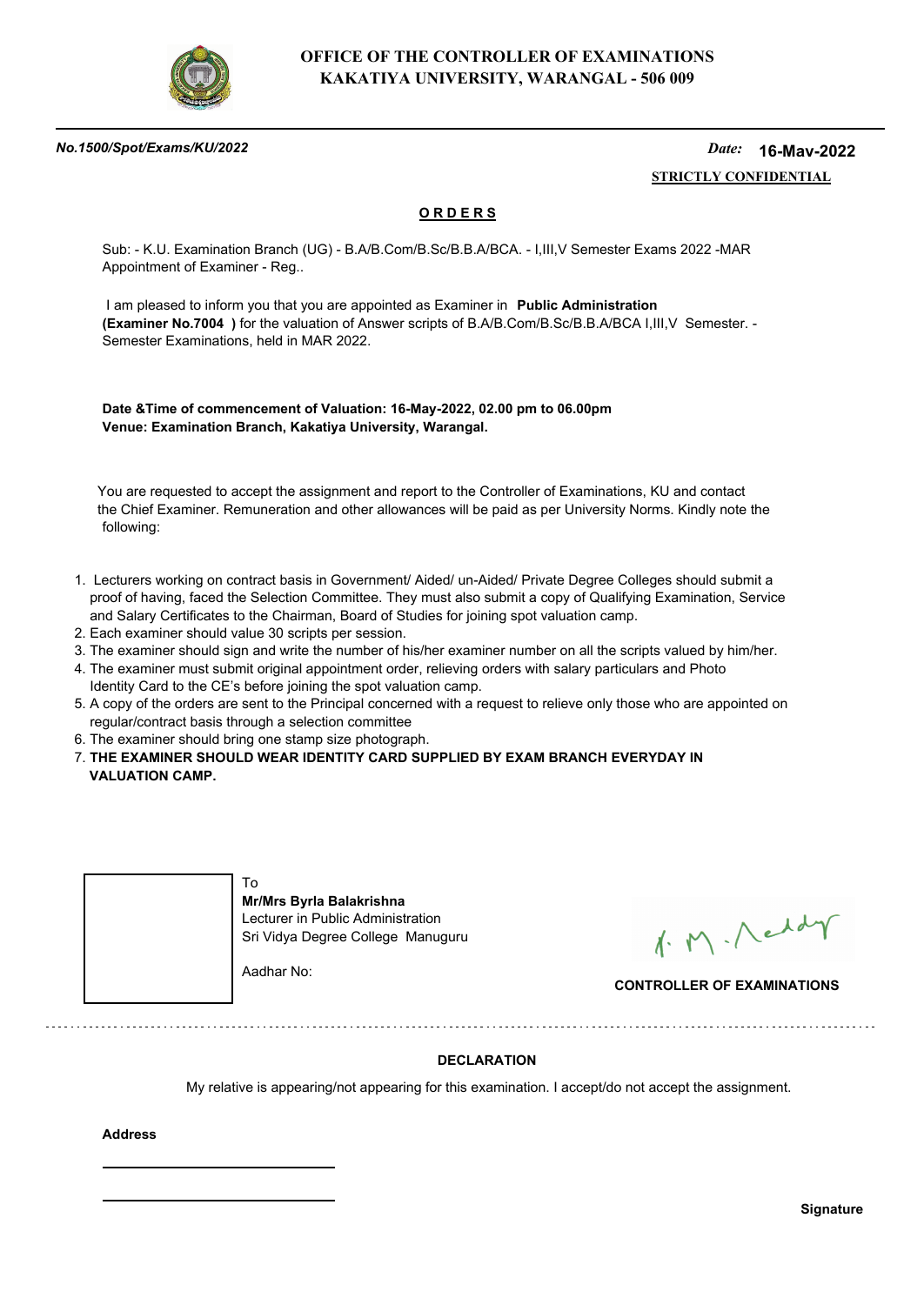

### *No.1500/Spot/Exams/KU/2022*

#### *Date:*  **STRICTLY CONFIDENTIAL 16-May-2022**

## **O R D E R S**

Sub: - K.U. Examination Branch (UG) - B.A/B.Com/B.Sc/B.B.A/BCA. - I,III,V Semester Exams 2022 -MAR Appointment of Examiner - Reg..

 I am pleased to inform you that you are appointed as Examiner in **Public Administration (Examiner No.7005 )** for the valuation of Answer scripts of B.A/B.Com/B.Sc/B.B.A/BCA I,III,V Semester. - Semester Examinations, held in MAR 2022.

**Date &Time of commencement of Valuation: 16-May-2022, 02.00 pm to 06.00pm Venue: Examination Branch, Kakatiya University, Warangal.**

 You are requested to accept the assignment and report to the Controller of Examinations, KU and contact the Chief Examiner. Remuneration and other allowances will be paid as per University Norms. Kindly note the following:

- 1. Lecturers working on contract basis in Government/ Aided/ un-Aided/ Private Degree Colleges should submit a proof of having, faced the Selection Committee. They must also submit a copy of Qualifying Examination, Service and Salary Certificates to the Chairman, Board of Studies for joining spot valuation camp.
- 2. Each examiner should value 30 scripts per session.
- 3. The examiner should sign and write the number of his/her examiner number on all the scripts valued by him/her.
- 4. The examiner must submit original appointment order, relieving orders with salary particulars and Photo Identity Card to the CE's before joining the spot valuation camp.
- 5. A copy of the orders are sent to the Principal concerned with a request to relieve only those who are appointed on regular/contract basis through a selection committee
- 6. The examiner should bring one stamp size photograph.

7. **THE EXAMINER SHOULD WEAR IDENTITY CARD SUPPLIED BY EXAM BRANCH EVERYDAY IN VALUATION CAMP.**



To **Mr/Mrs Dr. M. Puranachandar** Lecturer in Public Administration C K M Arts & Science College Desaipet

Aadhar No: XXXX XXXX XXXX 5542

1. M. Neddy

**CONTROLLER OF EXAMINATIONS**

## **DECLARATION**

My relative is appearing/not appearing for this examination. I accept/do not accept the assignment.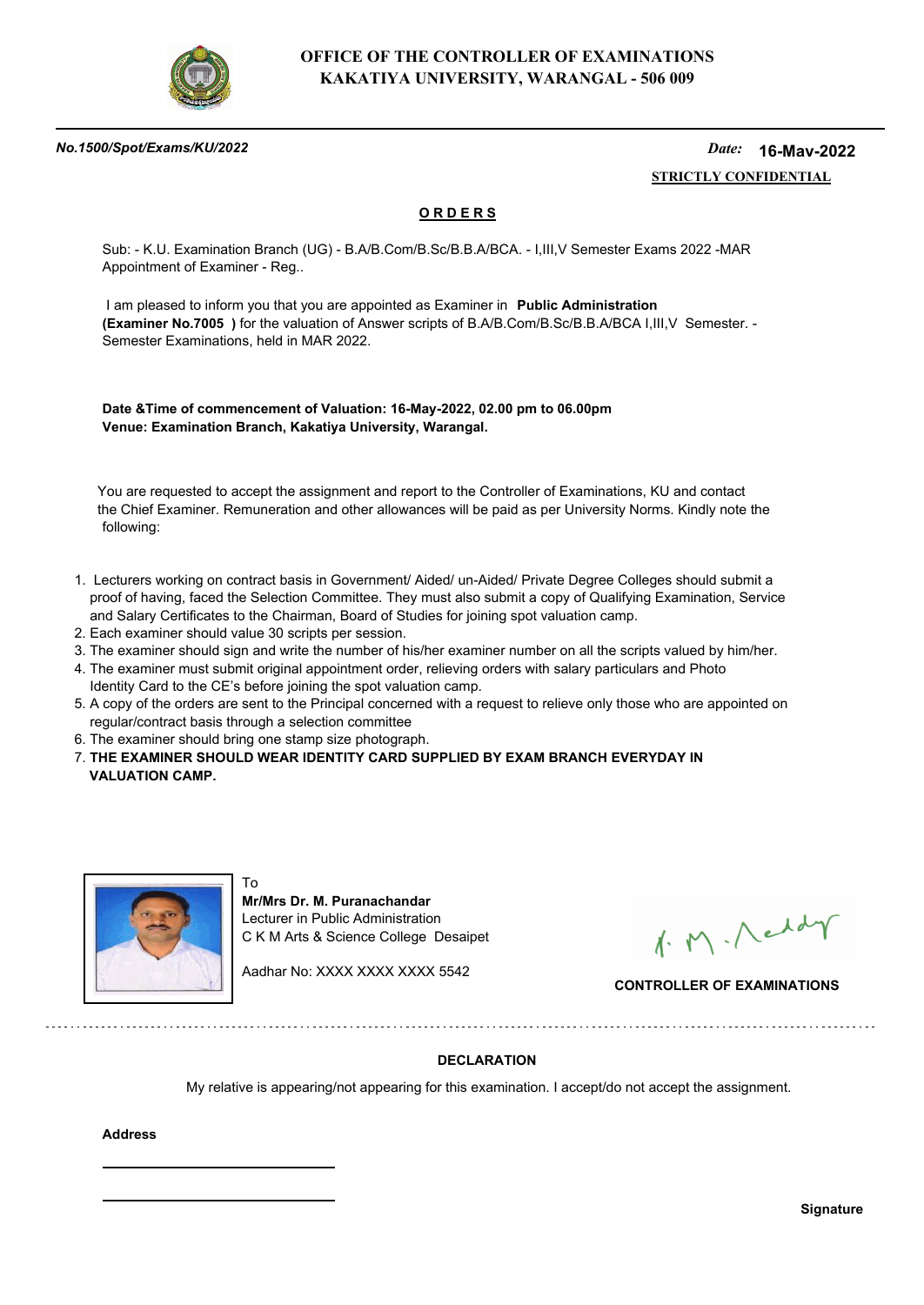

### *No.1500/Spot/Exams/KU/2022*

#### *Date:*  **STRICTLY CONFIDENTIAL 16-May-2022**

## **O R D E R S**

Sub: - K.U. Examination Branch (UG) - B.A/B.Com/B.Sc/B.B.A/BCA. - I,III,V Semester Exams 2022 -MAR Appointment of Examiner - Reg..

 I am pleased to inform you that you are appointed as Examiner in **Public Administration (Examiner No.7006 )** for the valuation of Answer scripts of B.A/B.Com/B.Sc/B.B.A/BCA I,III,V Semester. - Semester Examinations, held in MAR 2022.

**Date &Time of commencement of Valuation: 16-May-2022, 02.00 pm to 06.00pm Venue: Examination Branch, Kakatiya University, Warangal.**

 You are requested to accept the assignment and report to the Controller of Examinations, KU and contact the Chief Examiner. Remuneration and other allowances will be paid as per University Norms. Kindly note the following:

- 1. Lecturers working on contract basis in Government/ Aided/ un-Aided/ Private Degree Colleges should submit a proof of having, faced the Selection Committee. They must also submit a copy of Qualifying Examination, Service and Salary Certificates to the Chairman, Board of Studies for joining spot valuation camp.
- 2. Each examiner should value 30 scripts per session.
- 3. The examiner should sign and write the number of his/her examiner number on all the scripts valued by him/her.
- 4. The examiner must submit original appointment order, relieving orders with salary particulars and Photo Identity Card to the CE's before joining the spot valuation camp.
- 5. A copy of the orders are sent to the Principal concerned with a request to relieve only those who are appointed on regular/contract basis through a selection committee
- 6. The examiner should bring one stamp size photograph.

To

7. **THE EXAMINER SHOULD WEAR IDENTITY CARD SUPPLIED BY EXAM BRANCH EVERYDAY IN VALUATION CAMP.**



**Mr/Mrs Dr. P. Venumadhav** Lecturer in Public Administration Govt. Pingle Coll. For Women Waddepally

Aadhar No: XXXX XXXX XXXX 1804

1. M. Neddy

**CONTROLLER OF EXAMINATIONS**

## **DECLARATION**

My relative is appearing/not appearing for this examination. I accept/do not accept the assignment.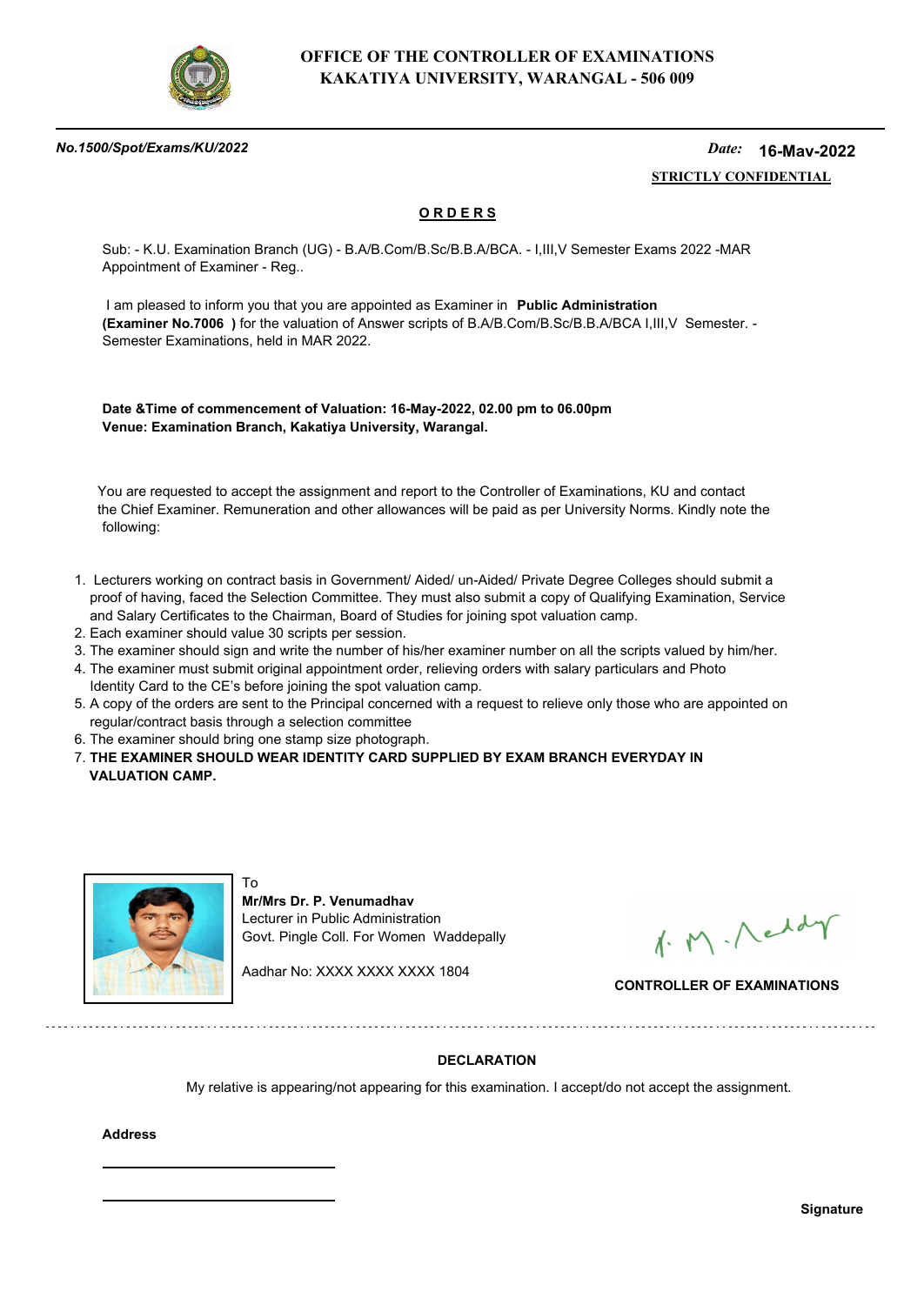

### *No.1500/Spot/Exams/KU/2022*

#### *Date:*  **STRICTLY CONFIDENTIAL 16-May-2022**

## **O R D E R S**

Sub: - K.U. Examination Branch (UG) - B.A/B.Com/B.Sc/B.B.A/BCA. - I,III,V Semester Exams 2022 -MAR Appointment of Examiner - Reg..

 I am pleased to inform you that you are appointed as Examiner in **Public Administration (Examiner No.7007 )** for the valuation of Answer scripts of B.A/B.Com/B.Sc/B.B.A/BCA I,III,V Semester. - Semester Examinations, held in MAR 2022.

**Date &Time of commencement of Valuation: 16-May-2022, 02.00 pm to 06.00pm Venue: Examination Branch, Kakatiya University, Warangal.**

 You are requested to accept the assignment and report to the Controller of Examinations, KU and contact the Chief Examiner. Remuneration and other allowances will be paid as per University Norms. Kindly note the following:

- 1. Lecturers working on contract basis in Government/ Aided/ un-Aided/ Private Degree Colleges should submit a proof of having, faced the Selection Committee. They must also submit a copy of Qualifying Examination, Service and Salary Certificates to the Chairman, Board of Studies for joining spot valuation camp.
- 2. Each examiner should value 30 scripts per session.
- 3. The examiner should sign and write the number of his/her examiner number on all the scripts valued by him/her.
- 4. The examiner must submit original appointment order, relieving orders with salary particulars and Photo Identity Card to the CE's before joining the spot valuation camp.
- 5. A copy of the orders are sent to the Principal concerned with a request to relieve only those who are appointed on regular/contract basis through a selection committee
- 6. The examiner should bring one stamp size photograph.
- 7. **THE EXAMINER SHOULD WEAR IDENTITY CARD SUPPLIED BY EXAM BRANCH EVERYDAY IN VALUATION CAMP.**



**Mr/Mrs Dr. S. Bikshapathi** Lecturer in Public Administration S D L C E Kakatiya University

Aadhar No:

1. M. Neddy

**CONTROLLER OF EXAMINATIONS**

## **DECLARATION**

My relative is appearing/not appearing for this examination. I accept/do not accept the assignment.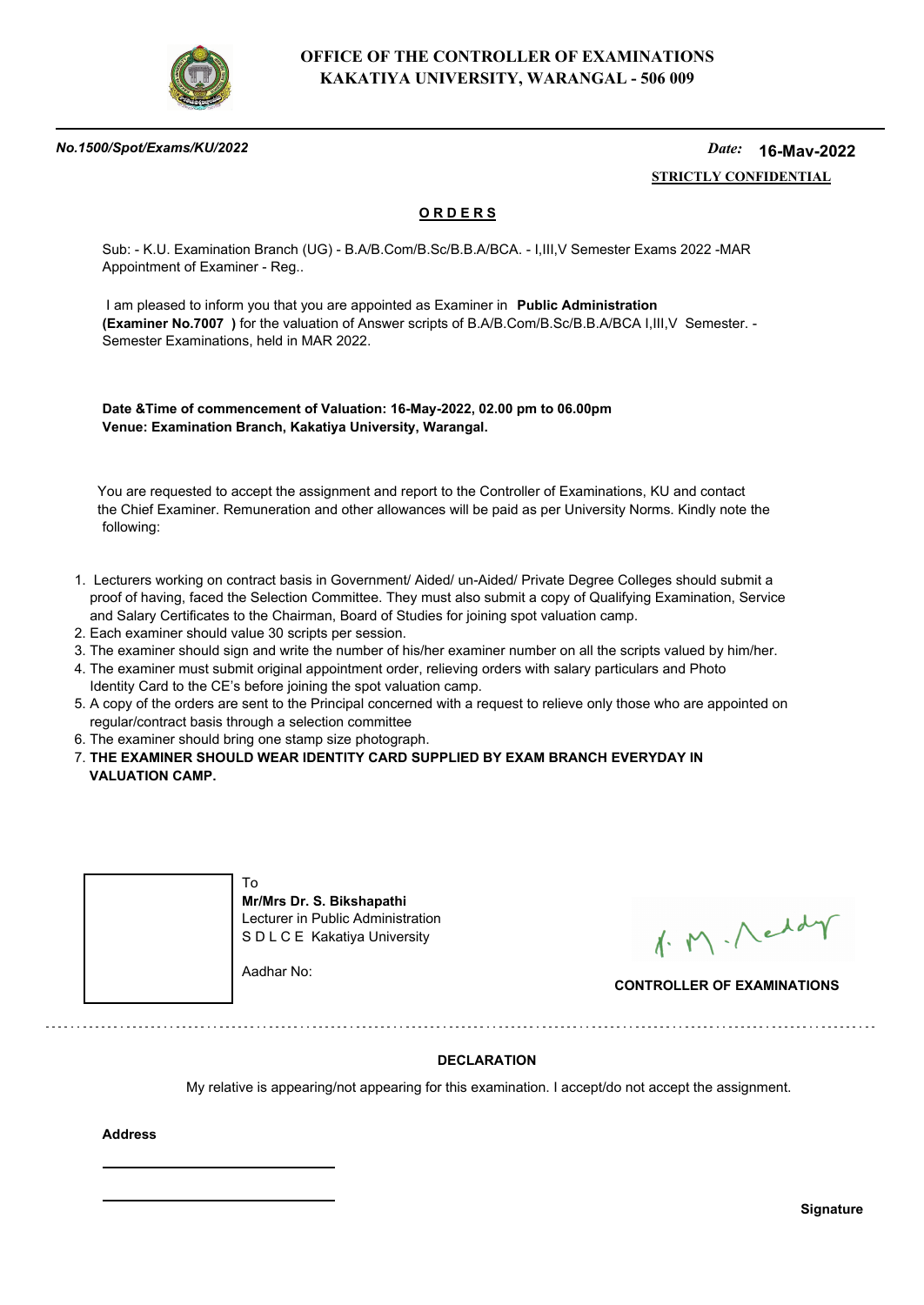

### *No.1500/Spot/Exams/KU/2022*

#### *Date:*  **STRICTLY CONFIDENTIAL 16-May-2022**

## **O R D E R S**

Sub: - K.U. Examination Branch (UG) - B.A/B.Com/B.Sc/B.B.A/BCA. - I,III,V Semester Exams 2022 -MAR Appointment of Examiner - Reg..

 I am pleased to inform you that you are appointed as Examiner in **Public Administration (Examiner No.7008 )** for the valuation of Answer scripts of B.A/B.Com/B.Sc/B.B.A/BCA I,III,V Semester. - Semester Examinations, held in MAR 2022.

**Date &Time of commencement of Valuation: 16-May-2022, 02.00 pm to 06.00pm Venue: Examination Branch, Kakatiya University, Warangal.**

 You are requested to accept the assignment and report to the Controller of Examinations, KU and contact the Chief Examiner. Remuneration and other allowances will be paid as per University Norms. Kindly note the following:

- 1. Lecturers working on contract basis in Government/ Aided/ un-Aided/ Private Degree Colleges should submit a proof of having, faced the Selection Committee. They must also submit a copy of Qualifying Examination, Service and Salary Certificates to the Chairman, Board of Studies for joining spot valuation camp.
- 2. Each examiner should value 30 scripts per session.
- 3. The examiner should sign and write the number of his/her examiner number on all the scripts valued by him/her.
- 4. The examiner must submit original appointment order, relieving orders with salary particulars and Photo Identity Card to the CE's before joining the spot valuation camp.
- 5. A copy of the orders are sent to the Principal concerned with a request to relieve only those who are appointed on regular/contract basis through a selection committee
- 6. The examiner should bring one stamp size photograph.

7. **THE EXAMINER SHOULD WEAR IDENTITY CARD SUPPLIED BY EXAM BRANCH EVERYDAY IN VALUATION CAMP.**



To **Mr/Mrs Dr. S. Devendra Chary** Lecturer in Public Administration Univ. Arts & Science College Hanamkonda

Aadhar No: XXXX XXXX XXXX 0297

1. M. Neddy

**CONTROLLER OF EXAMINATIONS**

## **DECLARATION**

My relative is appearing/not appearing for this examination. I accept/do not accept the assignment.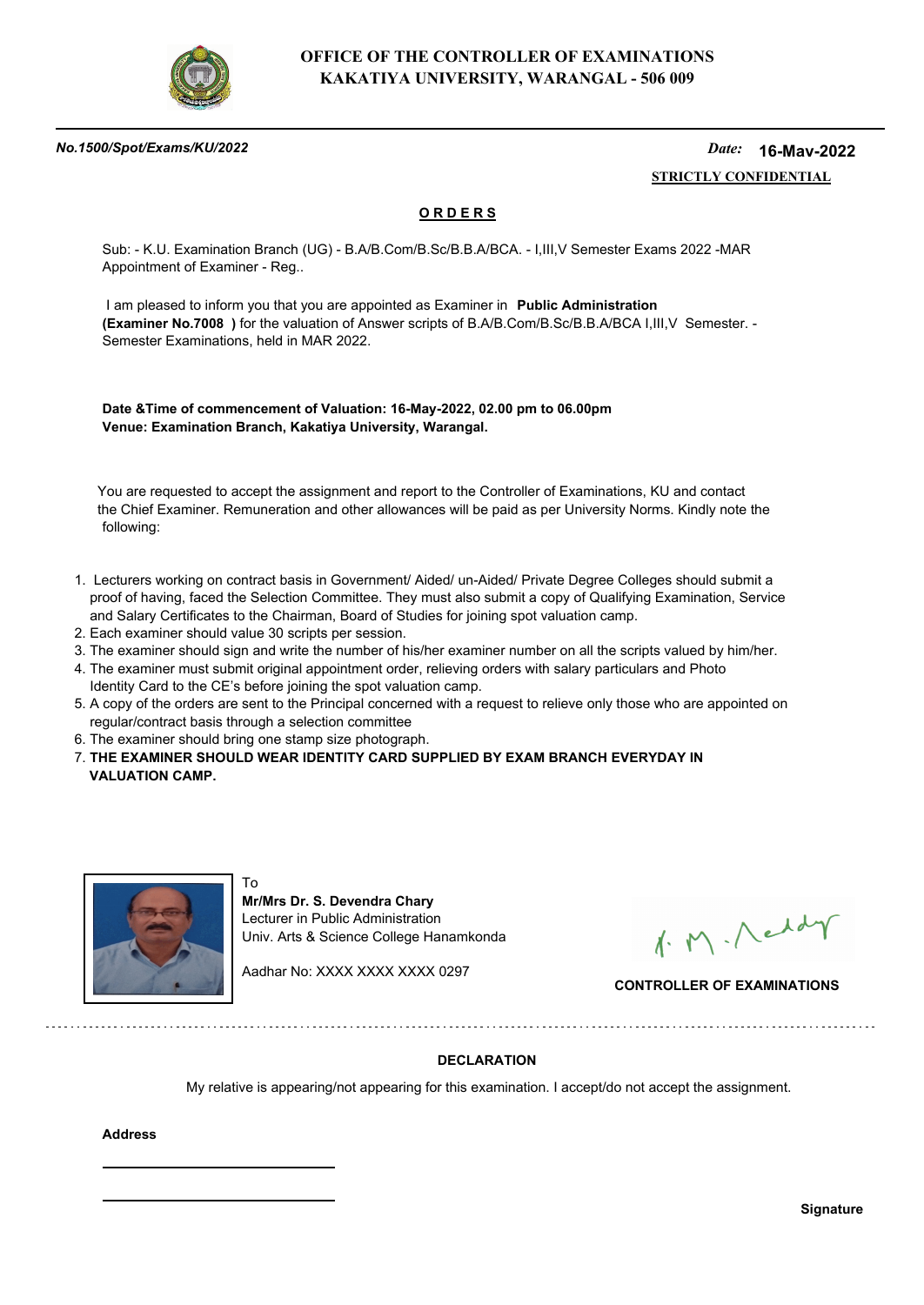

### *No.1500/Spot/Exams/KU/2022*

#### *Date:*  **STRICTLY CONFIDENTIAL 16-May-2022**

## **O R D E R S**

Sub: - K.U. Examination Branch (UG) - B.A/B.Com/B.Sc/B.B.A/BCA. - I,III,V Semester Exams 2022 -MAR Appointment of Examiner - Reg..

 I am pleased to inform you that you are appointed as Examiner in **Public Administration (Examiner No.7009 )** for the valuation of Answer scripts of B.A/B.Com/B.Sc/B.B.A/BCA I,III,V Semester. - Semester Examinations, held in MAR 2022.

**Date &Time of commencement of Valuation: 16-May-2022, 02.00 pm to 06.00pm Venue: Examination Branch, Kakatiya University, Warangal.**

 You are requested to accept the assignment and report to the Controller of Examinations, KU and contact the Chief Examiner. Remuneration and other allowances will be paid as per University Norms. Kindly note the following:

- 1. Lecturers working on contract basis in Government/ Aided/ un-Aided/ Private Degree Colleges should submit a proof of having, faced the Selection Committee. They must also submit a copy of Qualifying Examination, Service and Salary Certificates to the Chairman, Board of Studies for joining spot valuation camp.
- 2. Each examiner should value 30 scripts per session.
- 3. The examiner should sign and write the number of his/her examiner number on all the scripts valued by him/her.
- 4. The examiner must submit original appointment order, relieving orders with salary particulars and Photo Identity Card to the CE's before joining the spot valuation camp.
- 5. A copy of the orders are sent to the Principal concerned with a request to relieve only those who are appointed on regular/contract basis through a selection committee
- 6. The examiner should bring one stamp size photograph.
- 7. **THE EXAMINER SHOULD WEAR IDENTITY CARD SUPPLIED BY EXAM BRANCH EVERYDAY IN VALUATION CAMP.**



1. M. Neddy

**CONTROLLER OF EXAMINATIONS**

## **DECLARATION**

My relative is appearing/not appearing for this examination. I accept/do not accept the assignment.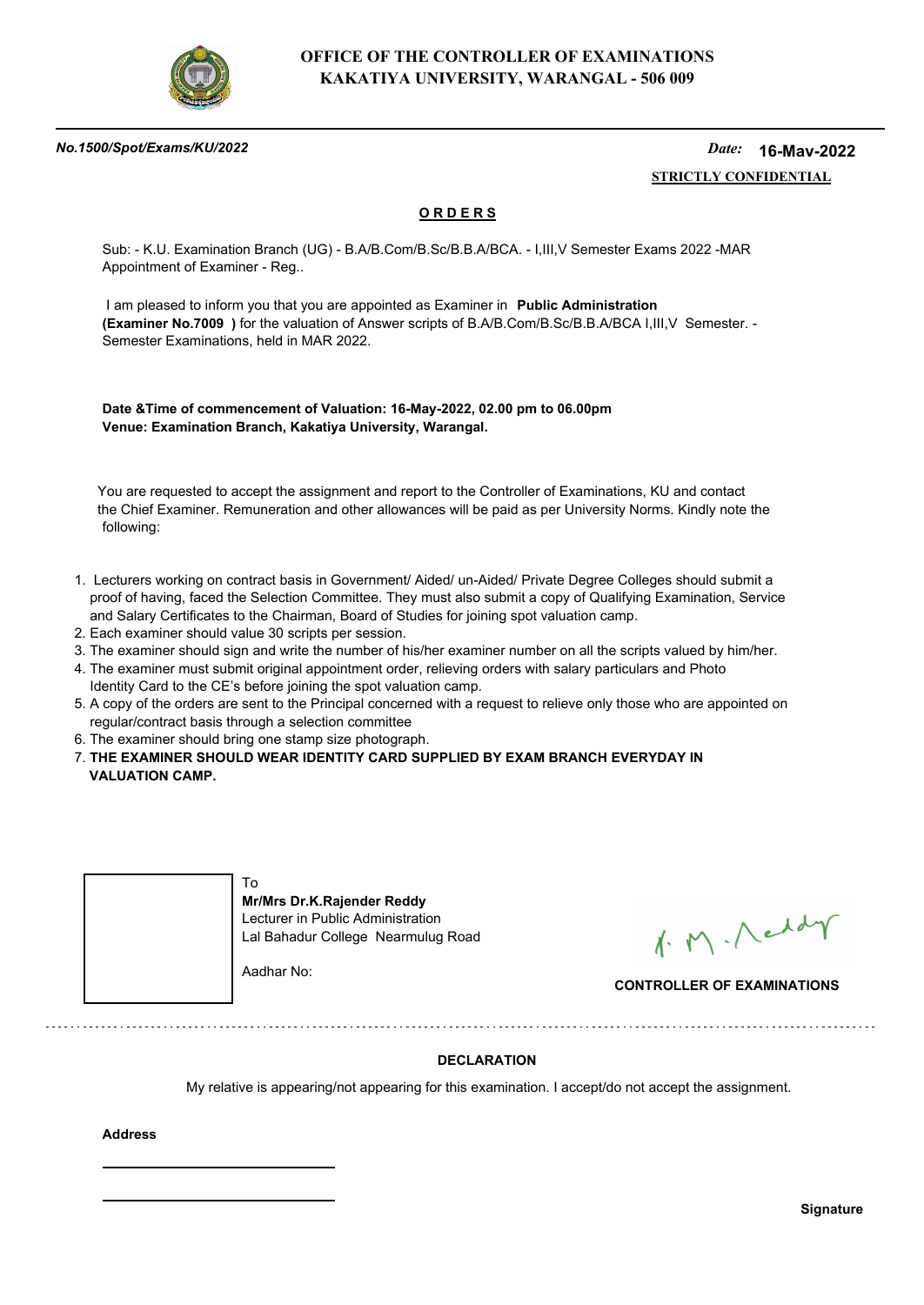

### *No.1500/Spot/Exams/KU/2022*

#### *Date:*  **STRICTLY CONFIDENTIAL 16-May-2022**

## **O R D E R S**

Sub: - K.U. Examination Branch (UG) - B.A/B.Com/B.Sc/B.B.A/BCA. - I,III,V Semester Exams 2022 -MAR Appointment of Examiner - Reg..

 I am pleased to inform you that you are appointed as Examiner in **Public Administration (Examiner No.7010 )** for the valuation of Answer scripts of B.A/B.Com/B.Sc/B.B.A/BCA I,III,V Semester. - Semester Examinations, held in MAR 2022.

**Date &Time of commencement of Valuation: 16-May-2022, 02.00 pm to 06.00pm Venue: Examination Branch, Kakatiya University, Warangal.**

 You are requested to accept the assignment and report to the Controller of Examinations, KU and contact the Chief Examiner. Remuneration and other allowances will be paid as per University Norms. Kindly note the following:

- 1. Lecturers working on contract basis in Government/ Aided/ un-Aided/ Private Degree Colleges should submit a proof of having, faced the Selection Committee. They must also submit a copy of Qualifying Examination, Service and Salary Certificates to the Chairman, Board of Studies for joining spot valuation camp.
- 2. Each examiner should value 30 scripts per session.
- 3. The examiner should sign and write the number of his/her examiner number on all the scripts valued by him/her.
- 4. The examiner must submit original appointment order, relieving orders with salary particulars and Photo Identity Card to the CE's before joining the spot valuation camp.
- 5. A copy of the orders are sent to the Principal concerned with a request to relieve only those who are appointed on regular/contract basis through a selection committee
- 6. The examiner should bring one stamp size photograph.
- 7. **THE EXAMINER SHOULD WEAR IDENTITY CARD SUPPLIED BY EXAM BRANCH EVERYDAY IN VALUATION CAMP.**

| Mr/Mrs Eerabathini Laxminarayana<br>Lecturer in Public Administration<br>Avanthi Degree College Zafargud |  |
|----------------------------------------------------------------------------------------------------------|--|
| Aadhar No:                                                                                               |  |

1. M. Neddy

**CONTROLLER OF EXAMINATIONS**

## **DECLARATION**

My relative is appearing/not appearing for this examination. I accept/do not accept the assignment.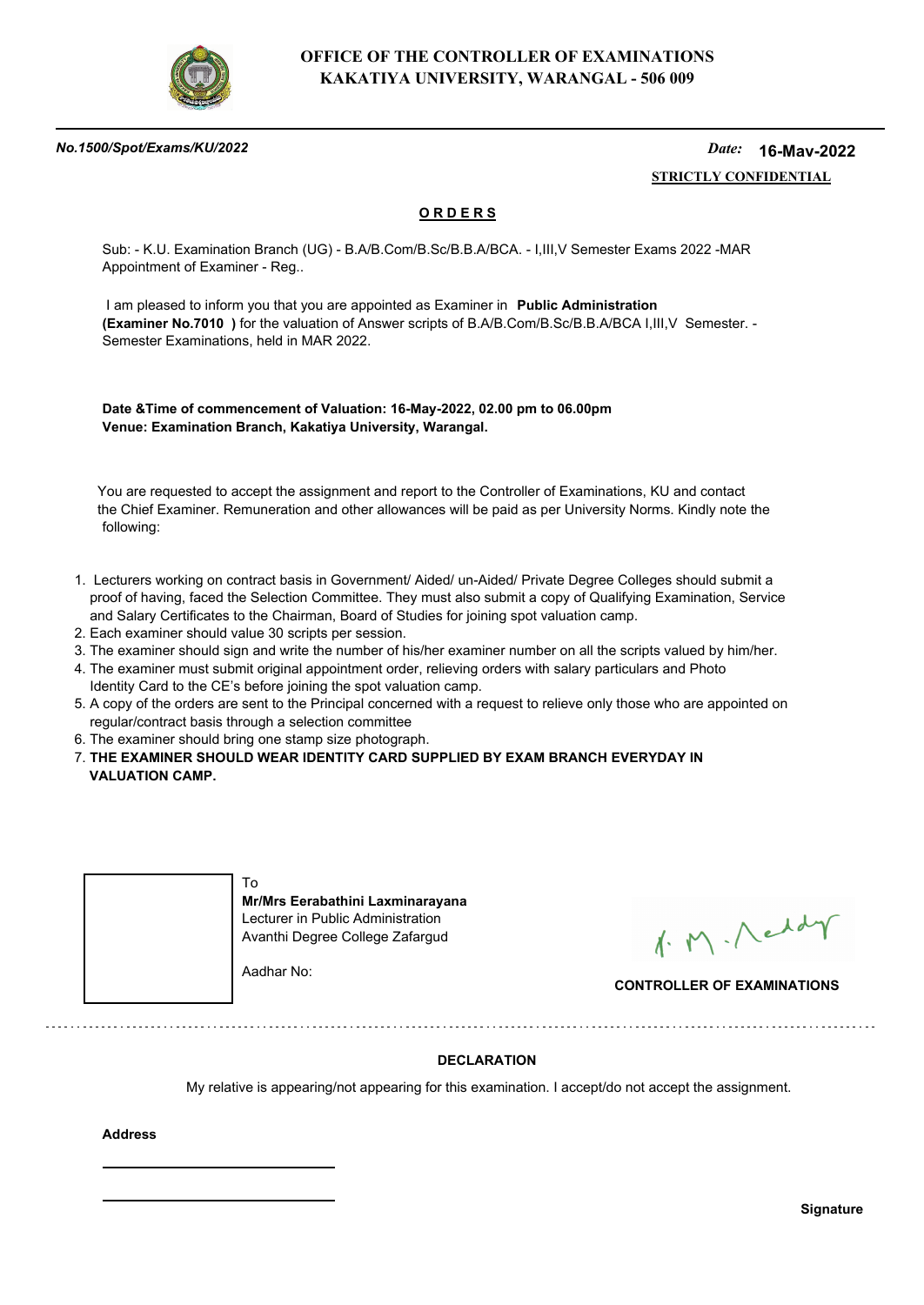

### *No.1500/Spot/Exams/KU/2022*

#### *Date:*  **STRICTLY CONFIDENTIAL 16-May-2022**

## **O R D E R S**

Sub: - K.U. Examination Branch (UG) - B.A/B.Com/B.Sc/B.B.A/BCA. - I,III,V Semester Exams 2022 -MAR Appointment of Examiner - Reg..

 I am pleased to inform you that you are appointed as Examiner in **Public Administration (Examiner No.7011 )** for the valuation of Answer scripts of B.A/B.Com/B.Sc/B.B.A/BCA I,III,V Semester. - Semester Examinations, held in MAR 2022.

**Date &Time of commencement of Valuation: 16-May-2022, 02.00 pm to 06.00pm Venue: Examination Branch, Kakatiya University, Warangal.**

 You are requested to accept the assignment and report to the Controller of Examinations, KU and contact the Chief Examiner. Remuneration and other allowances will be paid as per University Norms. Kindly note the following:

- 1. Lecturers working on contract basis in Government/ Aided/ un-Aided/ Private Degree Colleges should submit a proof of having, faced the Selection Committee. They must also submit a copy of Qualifying Examination, Service and Salary Certificates to the Chairman, Board of Studies for joining spot valuation camp.
- 2. Each examiner should value 30 scripts per session.
- 3. The examiner should sign and write the number of his/her examiner number on all the scripts valued by him/her.
- 4. The examiner must submit original appointment order, relieving orders with salary particulars and Photo Identity Card to the CE's before joining the spot valuation camp.
- 5. A copy of the orders are sent to the Principal concerned with a request to relieve only those who are appointed on regular/contract basis through a selection committee
- 6. The examiner should bring one stamp size photograph.

To

7. **THE EXAMINER SHOULD WEAR IDENTITY CARD SUPPLIED BY EXAM BRANCH EVERYDAY IN VALUATION CAMP.**



**Mr/Mrs G Mohan** Lecturer in Public Administration Govt. Degree College Bellampally

Aadhar No: XXXX XXXX XXXX 4416

1. M. Neddy

**CONTROLLER OF EXAMINATIONS**

## **DECLARATION**

My relative is appearing/not appearing for this examination. I accept/do not accept the assignment.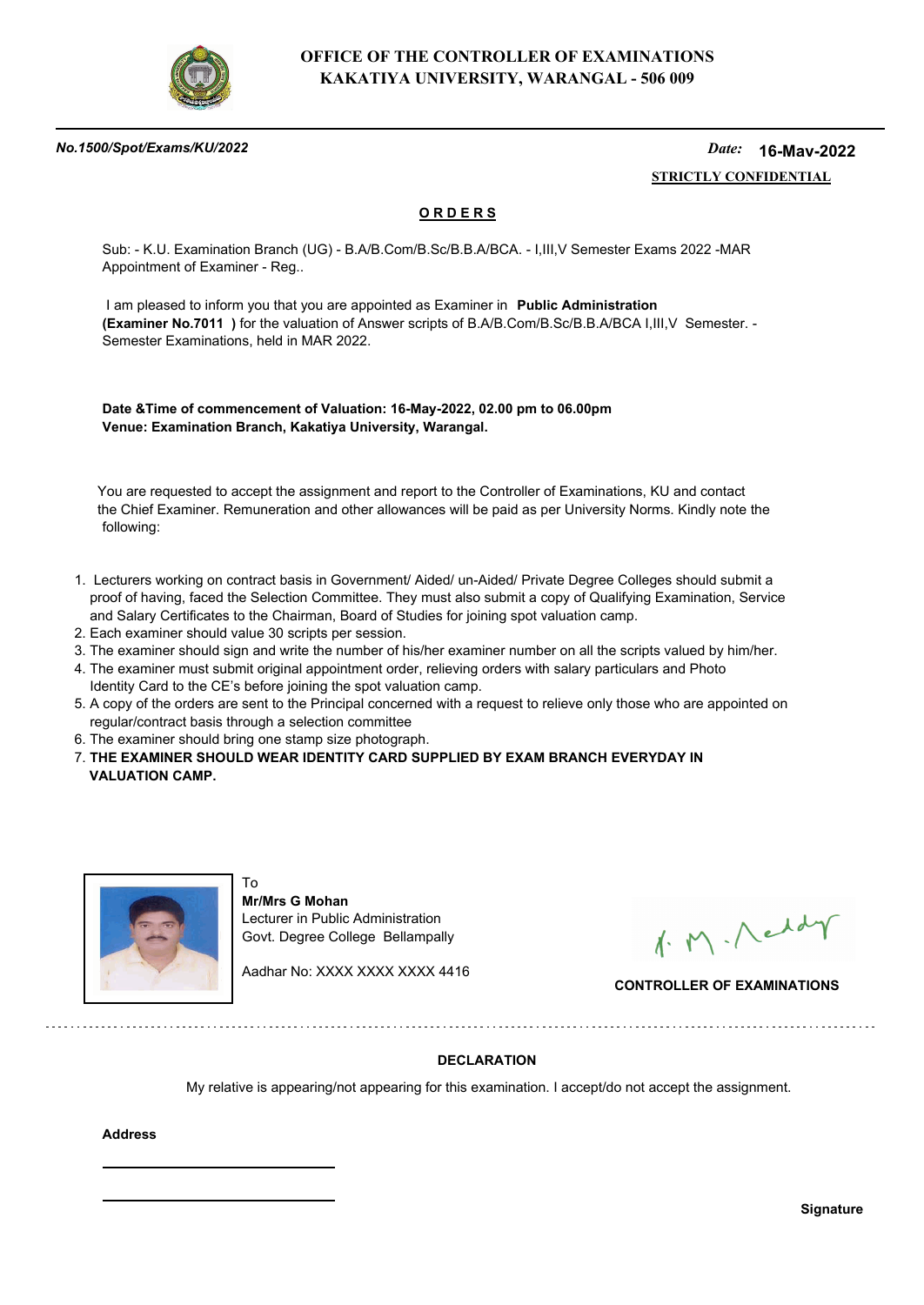

### *No.1500/Spot/Exams/KU/2022*

#### *Date:*  **STRICTLY CONFIDENTIAL 16-May-2022**

## **O R D E R S**

Sub: - K.U. Examination Branch (UG) - B.A/B.Com/B.Sc/B.B.A/BCA. - I,III,V Semester Exams 2022 -MAR Appointment of Examiner - Reg..

 I am pleased to inform you that you are appointed as Examiner in **Public Administration (Examiner No.7012 )** for the valuation of Answer scripts of B.A/B.Com/B.Sc/B.B.A/BCA I,III,V Semester. - Semester Examinations, held in MAR 2022.

**Date &Time of commencement of Valuation: 16-May-2022, 02.00 pm to 06.00pm Venue: Examination Branch, Kakatiya University, Warangal.**

 You are requested to accept the assignment and report to the Controller of Examinations, KU and contact the Chief Examiner. Remuneration and other allowances will be paid as per University Norms. Kindly note the following:

- 1. Lecturers working on contract basis in Government/ Aided/ un-Aided/ Private Degree Colleges should submit a proof of having, faced the Selection Committee. They must also submit a copy of Qualifying Examination, Service and Salary Certificates to the Chairman, Board of Studies for joining spot valuation camp.
- 2. Each examiner should value 30 scripts per session.
- 3. The examiner should sign and write the number of his/her examiner number on all the scripts valued by him/her.
- 4. The examiner must submit original appointment order, relieving orders with salary particulars and Photo Identity Card to the CE's before joining the spot valuation camp.
- 5. A copy of the orders are sent to the Principal concerned with a request to relieve only those who are appointed on regular/contract basis through a selection committee
- 6. The examiner should bring one stamp size photograph.

To

7. **THE EXAMINER SHOULD WEAR IDENTITY CARD SUPPLIED BY EXAM BRANCH EVERYDAY IN VALUATION CAMP.**



**Mr/Mrs Jannapureddy Ashok Reddy** Lecturer in Public Administration Bharathi Degree College Wsardhannapet

Aadhar No: XXXX XXXX XXXX 8328

1. M. Neddy

**CONTROLLER OF EXAMINATIONS**

## **DECLARATION**

My relative is appearing/not appearing for this examination. I accept/do not accept the assignment.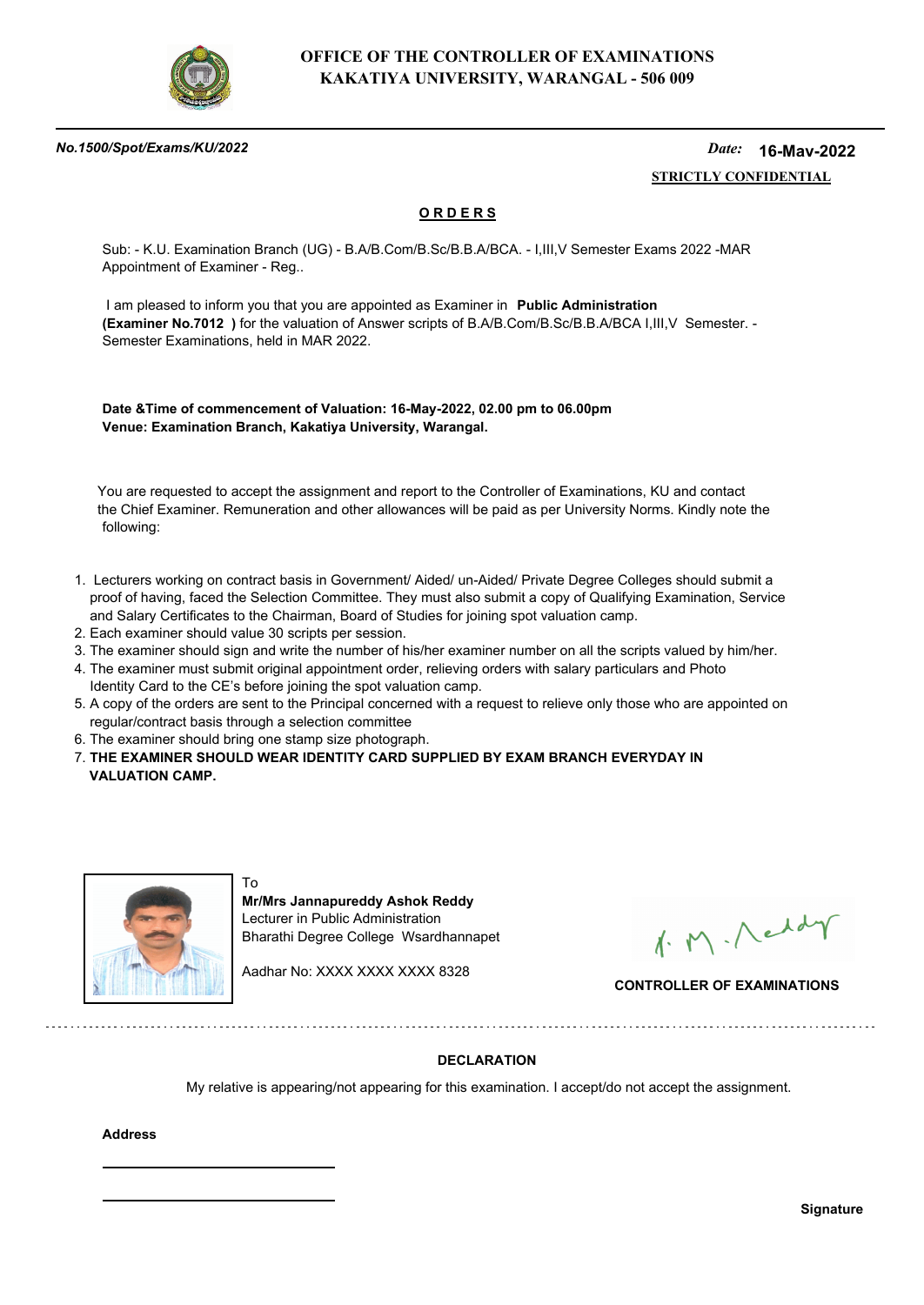

### *No.1500/Spot/Exams/KU/2022*

#### *Date:*  **STRICTLY CONFIDENTIAL 16-May-2022**

## **O R D E R S**

Sub: - K.U. Examination Branch (UG) - B.A/B.Com/B.Sc/B.B.A/BCA. - I,III,V Semester Exams 2022 -MAR Appointment of Examiner - Reg..

 I am pleased to inform you that you are appointed as Examiner in **Public Administration (Examiner No.7013 )** for the valuation of Answer scripts of B.A/B.Com/B.Sc/B.B.A/BCA I,III,V Semester. - Semester Examinations, held in MAR 2022.

**Date &Time of commencement of Valuation: 16-May-2022, 02.00 pm to 06.00pm Venue: Examination Branch, Kakatiya University, Warangal.**

 You are requested to accept the assignment and report to the Controller of Examinations, KU and contact the Chief Examiner. Remuneration and other allowances will be paid as per University Norms. Kindly note the following:

- 1. Lecturers working on contract basis in Government/ Aided/ un-Aided/ Private Degree Colleges should submit a proof of having, faced the Selection Committee. They must also submit a copy of Qualifying Examination, Service and Salary Certificates to the Chairman, Board of Studies for joining spot valuation camp.
- 2. Each examiner should value 30 scripts per session.
- 3. The examiner should sign and write the number of his/her examiner number on all the scripts valued by him/her.
- 4. The examiner must submit original appointment order, relieving orders with salary particulars and Photo Identity Card to the CE's before joining the spot valuation camp.
- 5. A copy of the orders are sent to the Principal concerned with a request to relieve only those who are appointed on regular/contract basis through a selection committee
- 6. The examiner should bring one stamp size photograph.
- 7. **THE EXAMINER SHOULD WEAR IDENTITY CARD SUPPLIED BY EXAM BRANCH EVERYDAY IN VALUATION CAMP.**



1. M. Neddy

**CONTROLLER OF EXAMINATIONS**

## **DECLARATION**

My relative is appearing/not appearing for this examination. I accept/do not accept the assignment.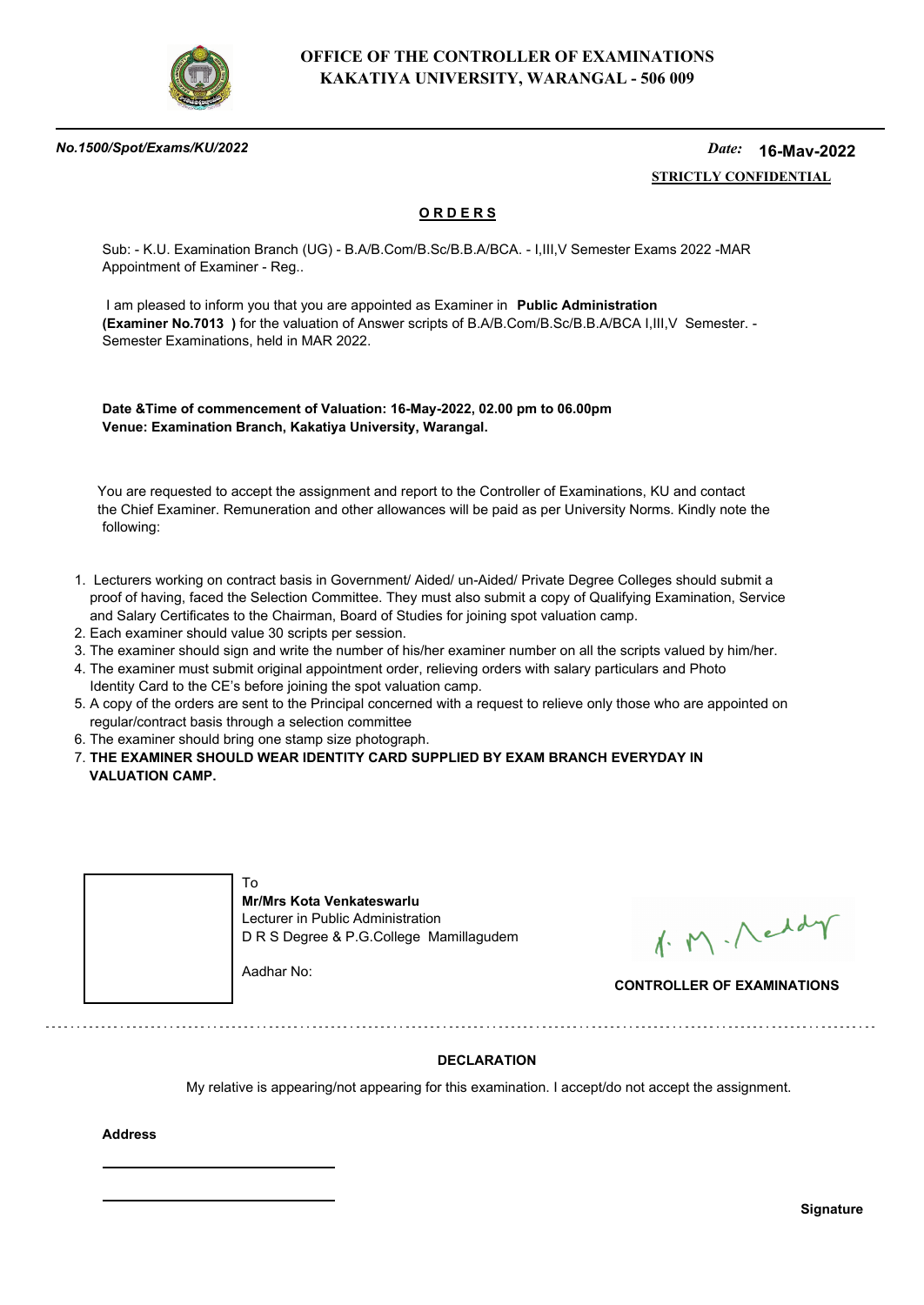

### *No.1500/Spot/Exams/KU/2022*

#### *Date:*  **STRICTLY CONFIDENTIAL 16-May-2022**

## **O R D E R S**

Sub: - K.U. Examination Branch (UG) - B.A/B.Com/B.Sc/B.B.A/BCA. - I,III,V Semester Exams 2022 -MAR Appointment of Examiner - Reg..

 I am pleased to inform you that you are appointed as Examiner in **Public Administration (Examiner No.7014 )** for the valuation of Answer scripts of B.A/B.Com/B.Sc/B.B.A/BCA I,III,V Semester. - Semester Examinations, held in MAR 2022.

**Date &Time of commencement of Valuation: 16-May-2022, 02.00 pm to 06.00pm Venue: Examination Branch, Kakatiya University, Warangal.**

 You are requested to accept the assignment and report to the Controller of Examinations, KU and contact the Chief Examiner. Remuneration and other allowances will be paid as per University Norms. Kindly note the following:

- 1. Lecturers working on contract basis in Government/ Aided/ un-Aided/ Private Degree Colleges should submit a proof of having, faced the Selection Committee. They must also submit a copy of Qualifying Examination, Service and Salary Certificates to the Chairman, Board of Studies for joining spot valuation camp.
- 2. Each examiner should value 30 scripts per session.
- 3. The examiner should sign and write the number of his/her examiner number on all the scripts valued by him/her.
- 4. The examiner must submit original appointment order, relieving orders with salary particulars and Photo Identity Card to the CE's before joining the spot valuation camp.
- 5. A copy of the orders are sent to the Principal concerned with a request to relieve only those who are appointed on regular/contract basis through a selection committee
- 6. The examiner should bring one stamp size photograph.
- 7. **THE EXAMINER SHOULD WEAR IDENTITY CARD SUPPLIED BY EXAM BRANCH EVERYDAY IN VALUATION CAMP.**

| Mr/Mrs Dr.Mundrathi.Sadanandam<br>Lecturer in Public Administration<br>Lal Bahadur College Nearmulug Road |
|-----------------------------------------------------------------------------------------------------------|
| Aadhar No:                                                                                                |

1. M. Neddy

**CONTROLLER OF EXAMINATIONS**

## **DECLARATION**

My relative is appearing/not appearing for this examination. I accept/do not accept the assignment.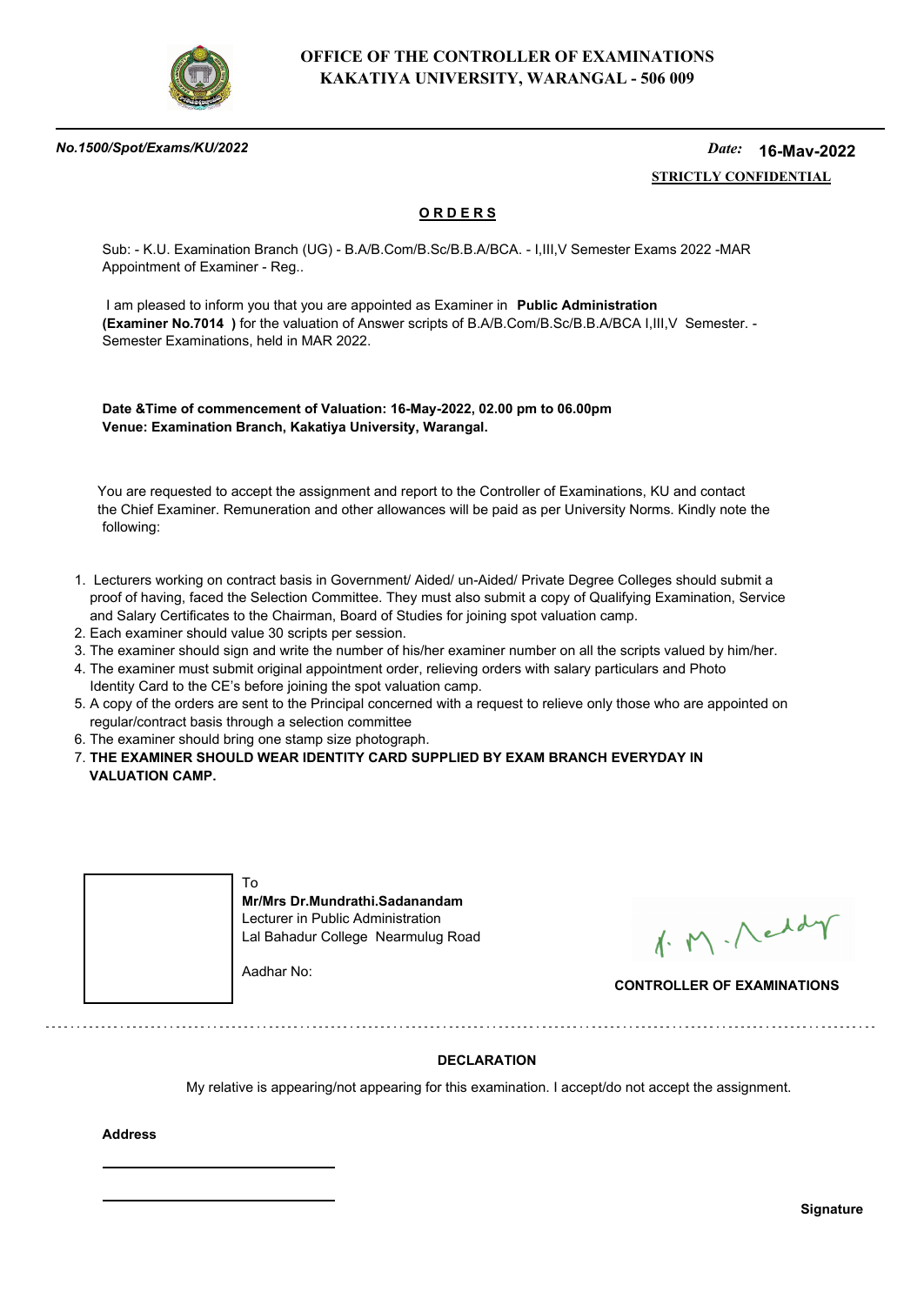

### *No.1500/Spot/Exams/KU/2022*

#### *Date:*  **STRICTLY CONFIDENTIAL 16-May-2022**

## **O R D E R S**

Sub: - K.U. Examination Branch (UG) - B.A/B.Com/B.Sc/B.B.A/BCA. - I,III,V Semester Exams 2022 -MAR Appointment of Examiner - Reg..

 I am pleased to inform you that you are appointed as Examiner in **Public Administration (Examiner No.7015 )** for the valuation of Answer scripts of B.A/B.Com/B.Sc/B.B.A/BCA I,III,V Semester. - Semester Examinations, held in MAR 2022.

**Date &Time of commencement of Valuation: 16-May-2022, 02.00 pm to 06.00pm Venue: Examination Branch, Kakatiya University, Warangal.**

 You are requested to accept the assignment and report to the Controller of Examinations, KU and contact the Chief Examiner. Remuneration and other allowances will be paid as per University Norms. Kindly note the following:

- 1. Lecturers working on contract basis in Government/ Aided/ un-Aided/ Private Degree Colleges should submit a proof of having, faced the Selection Committee. They must also submit a copy of Qualifying Examination, Service and Salary Certificates to the Chairman, Board of Studies for joining spot valuation camp.
- 2. Each examiner should value 30 scripts per session.
- 3. The examiner should sign and write the number of his/her examiner number on all the scripts valued by him/her.
- 4. The examiner must submit original appointment order, relieving orders with salary particulars and Photo Identity Card to the CE's before joining the spot valuation camp.
- 5. A copy of the orders are sent to the Principal concerned with a request to relieve only those who are appointed on regular/contract basis through a selection committee
- 6. The examiner should bring one stamp size photograph.

To

7. **THE EXAMINER SHOULD WEAR IDENTITY CARD SUPPLIED BY EXAM BRANCH EVERYDAY IN VALUATION CAMP.**



**Mr/Mrs Maheshwaram.Radhika** Lecturer in Public Administration Lal Bahadur College Nearmulug Road

Aadhar No: XXXX XXXX XXXX 8724

1. M. Neddy

**CONTROLLER OF EXAMINATIONS**

## **DECLARATION**

My relative is appearing/not appearing for this examination. I accept/do not accept the assignment.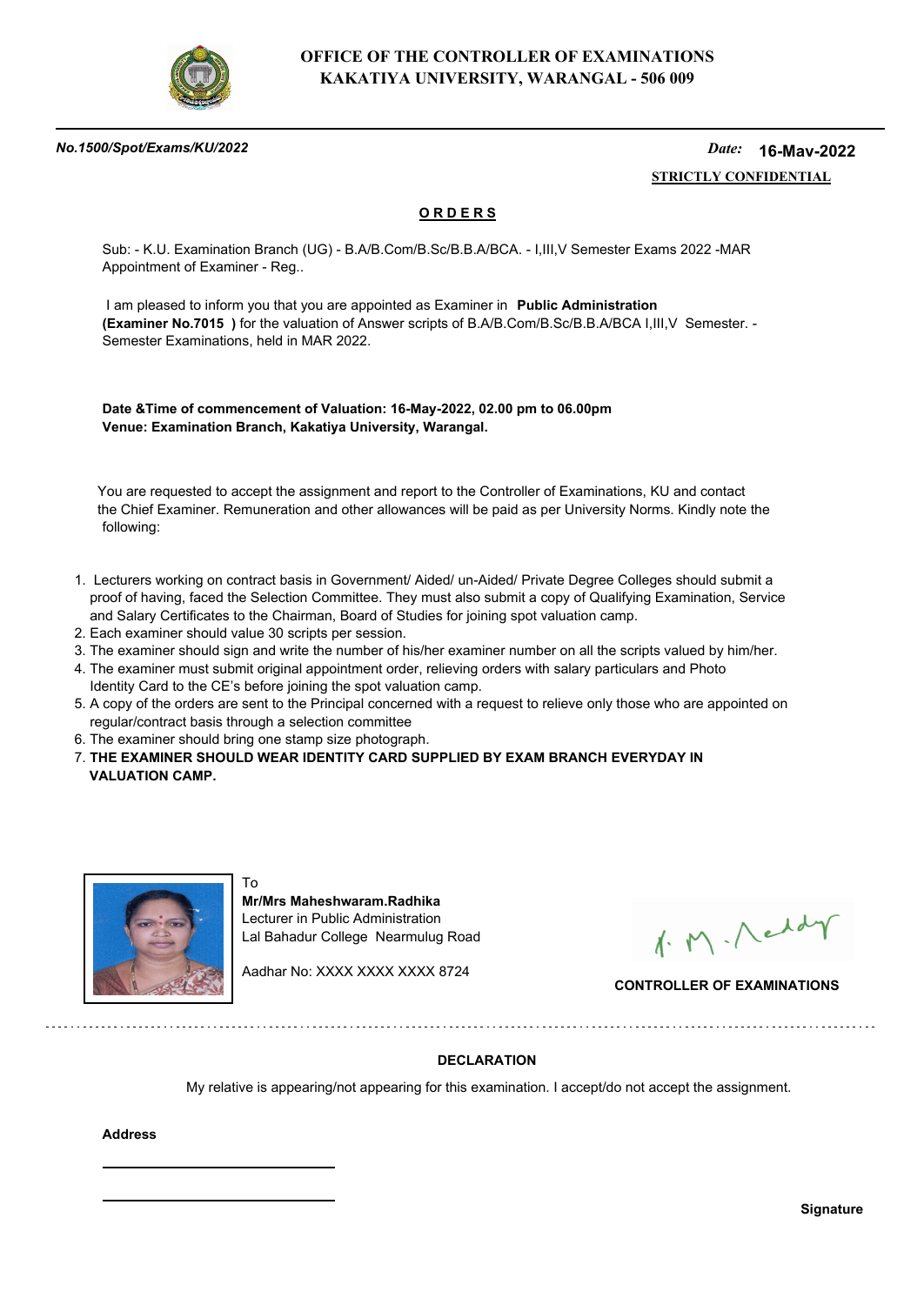

### *No.1500/Spot/Exams/KU/2022*

#### *Date:*  **STRICTLY CONFIDENTIAL 16-May-2022**

## **O R D E R S**

Sub: - K.U. Examination Branch (UG) - B.A/B.Com/B.Sc/B.B.A/BCA. - I,III,V Semester Exams 2022 -MAR Appointment of Examiner - Reg..

 I am pleased to inform you that you are appointed as Examiner in **Public Administration (Examiner No.7016 )** for the valuation of Answer scripts of B.A/B.Com/B.Sc/B.B.A/BCA I,III,V Semester. - Semester Examinations, held in MAR 2022.

**Date &Time of commencement of Valuation: 16-May-2022, 02.00 pm to 06.00pm Venue: Examination Branch, Kakatiya University, Warangal.**

 You are requested to accept the assignment and report to the Controller of Examinations, KU and contact the Chief Examiner. Remuneration and other allowances will be paid as per University Norms. Kindly note the following:

- 1. Lecturers working on contract basis in Government/ Aided/ un-Aided/ Private Degree Colleges should submit a proof of having, faced the Selection Committee. They must also submit a copy of Qualifying Examination, Service and Salary Certificates to the Chairman, Board of Studies for joining spot valuation camp.
- 2. Each examiner should value 30 scripts per session.
- 3. The examiner should sign and write the number of his/her examiner number on all the scripts valued by him/her.
- 4. The examiner must submit original appointment order, relieving orders with salary particulars and Photo Identity Card to the CE's before joining the spot valuation camp.
- 5. A copy of the orders are sent to the Principal concerned with a request to relieve only those who are appointed on regular/contract basis through a selection committee
- 6. The examiner should bring one stamp size photograph.

To

7. **THE EXAMINER SHOULD WEAR IDENTITY CARD SUPPLIED BY EXAM BRANCH EVERYDAY IN VALUATION CAMP.**



**Mr/Mrs Marka Kiran** Lecturer in Public Administration Vaasavi Degree College Bhupalapally

Aadhar No: XXXX XXXX XXXX 0366

1. M. Neddy

**CONTROLLER OF EXAMINATIONS**

## **DECLARATION**

My relative is appearing/not appearing for this examination. I accept/do not accept the assignment.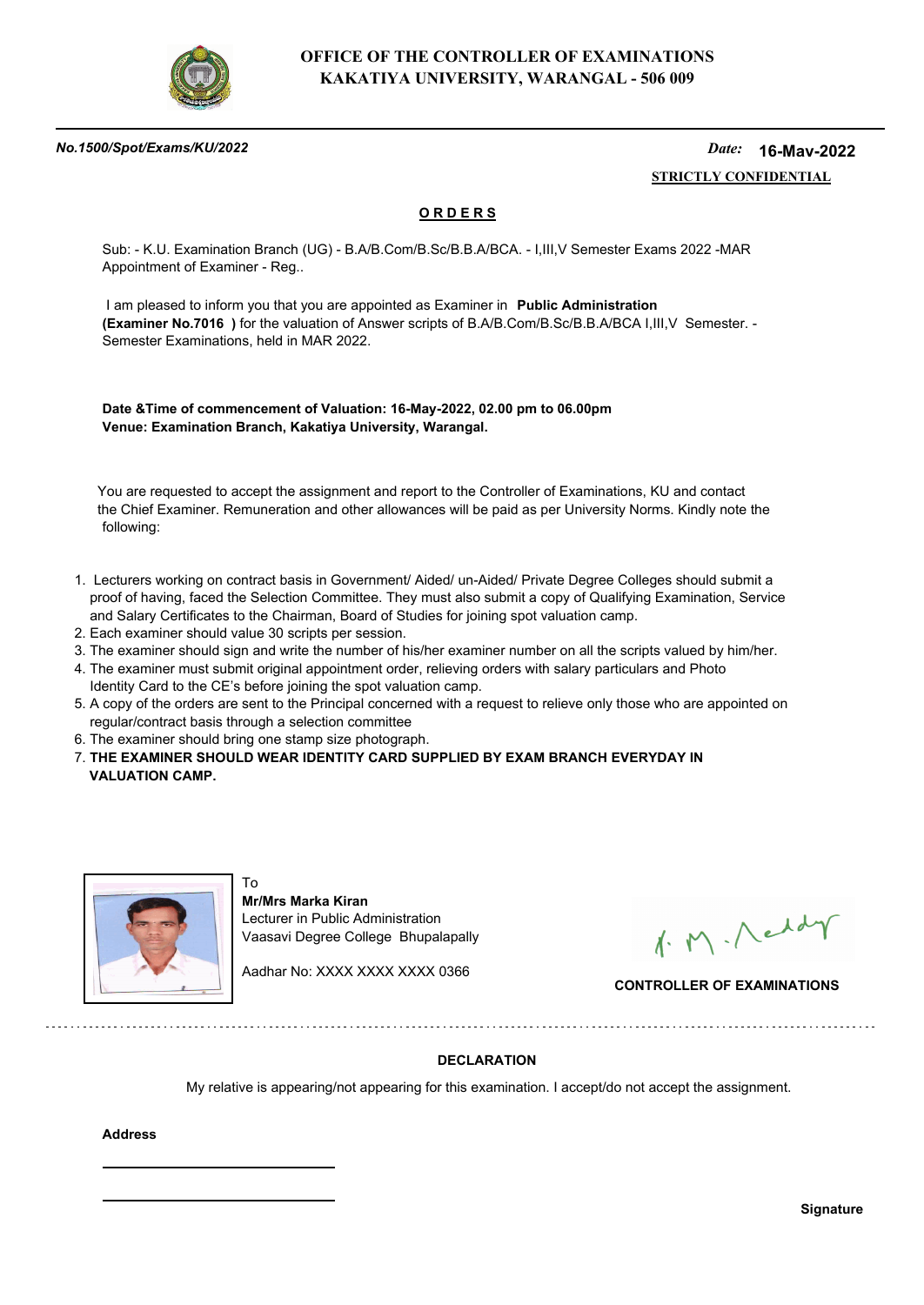

### *No.1500/Spot/Exams/KU/2022*

#### *Date:*  **STRICTLY CONFIDENTIAL 16-May-2022**

## **O R D E R S**

Sub: - K.U. Examination Branch (UG) - B.A/B.Com/B.Sc/B.B.A/BCA. - I,III,V Semester Exams 2022 -MAR Appointment of Examiner - Reg..

 I am pleased to inform you that you are appointed as Examiner in **Public Administration (Examiner No.7017 )** for the valuation of Answer scripts of B.A/B.Com/B.Sc/B.B.A/BCA I,III,V Semester. - Semester Examinations, held in MAR 2022.

**Date &Time of commencement of Valuation: 16-May-2022, 02.00 pm to 06.00pm Venue: Examination Branch, Kakatiya University, Warangal.**

 You are requested to accept the assignment and report to the Controller of Examinations, KU and contact the Chief Examiner. Remuneration and other allowances will be paid as per University Norms. Kindly note the following:

- 1. Lecturers working on contract basis in Government/ Aided/ un-Aided/ Private Degree Colleges should submit a proof of having, faced the Selection Committee. They must also submit a copy of Qualifying Examination, Service and Salary Certificates to the Chairman, Board of Studies for joining spot valuation camp.
- 2. Each examiner should value 30 scripts per session.
- 3. The examiner should sign and write the number of his/her examiner number on all the scripts valued by him/her.
- 4. The examiner must submit original appointment order, relieving orders with salary particulars and Photo Identity Card to the CE's before joining the spot valuation camp.
- 5. A copy of the orders are sent to the Principal concerned with a request to relieve only those who are appointed on regular/contract basis through a selection committee
- 6. The examiner should bring one stamp size photograph.
- 7. **THE EXAMINER SHOULD WEAR IDENTITY CARD SUPPLIED BY EXAM BRANCH EVERYDAY IN VALUATION CAMP.**



1. M. Neddy

**CONTROLLER OF EXAMINATIONS**

## **DECLARATION**

My relative is appearing/not appearing for this examination. I accept/do not accept the assignment.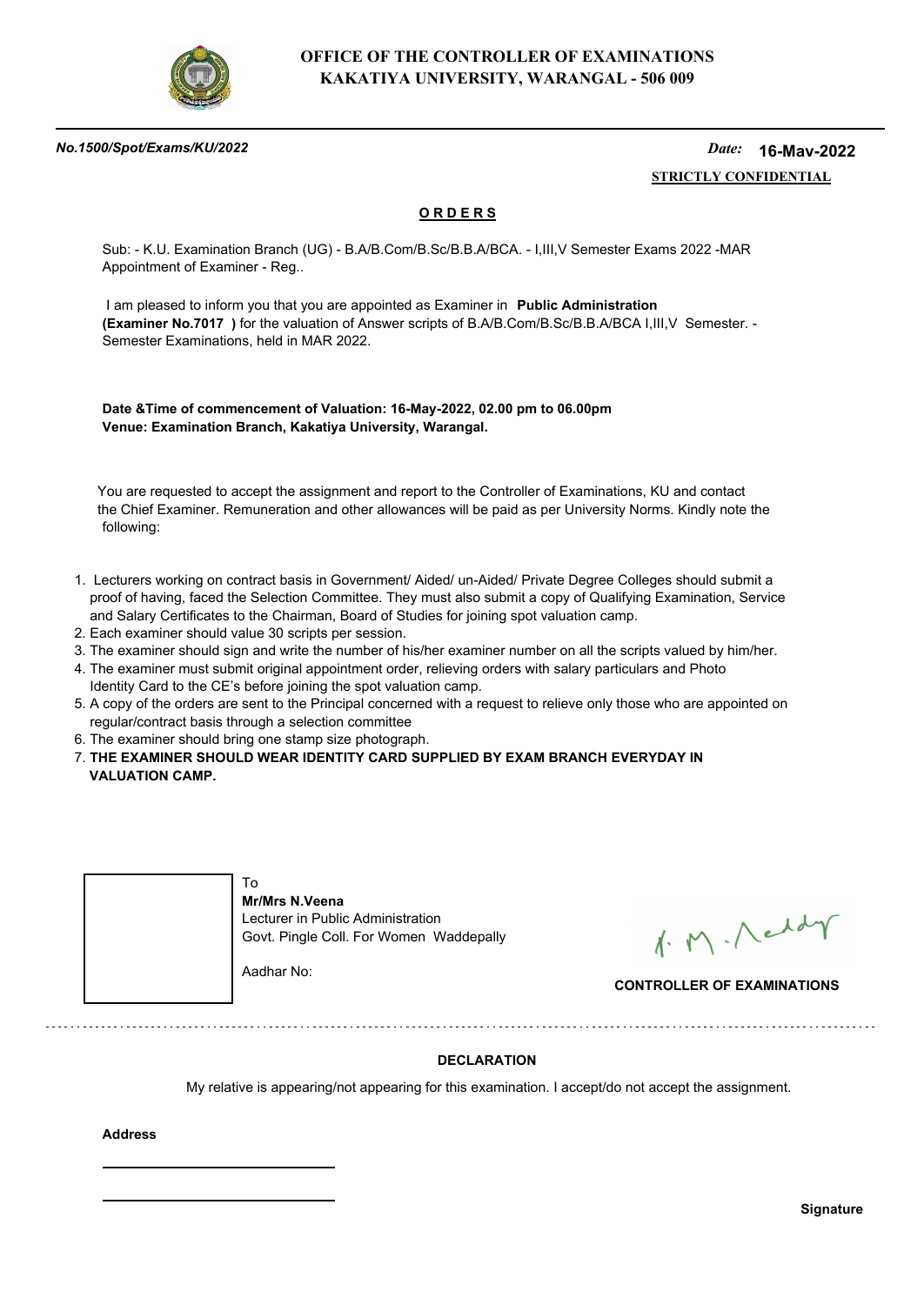

### *No.1500/Spot/Exams/KU/2022*

#### *Date:*  **STRICTLY CONFIDENTIAL 16-May-2022**

## **O R D E R S**

Sub: - K.U. Examination Branch (UG) - B.A/B.Com/B.Sc/B.B.A/BCA. - I,III,V Semester Exams 2022 -MAR Appointment of Examiner - Reg..

 I am pleased to inform you that you are appointed as Examiner in **Public Administration (Examiner No.7018 )** for the valuation of Answer scripts of B.A/B.Com/B.Sc/B.B.A/BCA I,III,V Semester. - Semester Examinations, held in MAR 2022.

**Date &Time of commencement of Valuation: 16-May-2022, 02.00 pm to 06.00pm Venue: Examination Branch, Kakatiya University, Warangal.**

 You are requested to accept the assignment and report to the Controller of Examinations, KU and contact the Chief Examiner. Remuneration and other allowances will be paid as per University Norms. Kindly note the following:

- 1. Lecturers working on contract basis in Government/ Aided/ un-Aided/ Private Degree Colleges should submit a proof of having, faced the Selection Committee. They must also submit a copy of Qualifying Examination, Service and Salary Certificates to the Chairman, Board of Studies for joining spot valuation camp.
- 2. Each examiner should value 30 scripts per session.
- 3. The examiner should sign and write the number of his/her examiner number on all the scripts valued by him/her.
- 4. The examiner must submit original appointment order, relieving orders with salary particulars and Photo Identity Card to the CE's before joining the spot valuation camp.
- 5. A copy of the orders are sent to the Principal concerned with a request to relieve only those who are appointed on regular/contract basis through a selection committee
- 6. The examiner should bring one stamp size photograph.

To

7. **THE EXAMINER SHOULD WEAR IDENTITY CARD SUPPLIED BY EXAM BRANCH EVERYDAY IN VALUATION CAMP.**



**Mr/Mrs Dr. Nalla Kumara Swamy** Lecturer in Public Administration A V V Degree College Matewada

Aadhar No: XXXX XXXX XXXX 9214

1. M. Neddy

**CONTROLLER OF EXAMINATIONS**

## **DECLARATION**

My relative is appearing/not appearing for this examination. I accept/do not accept the assignment.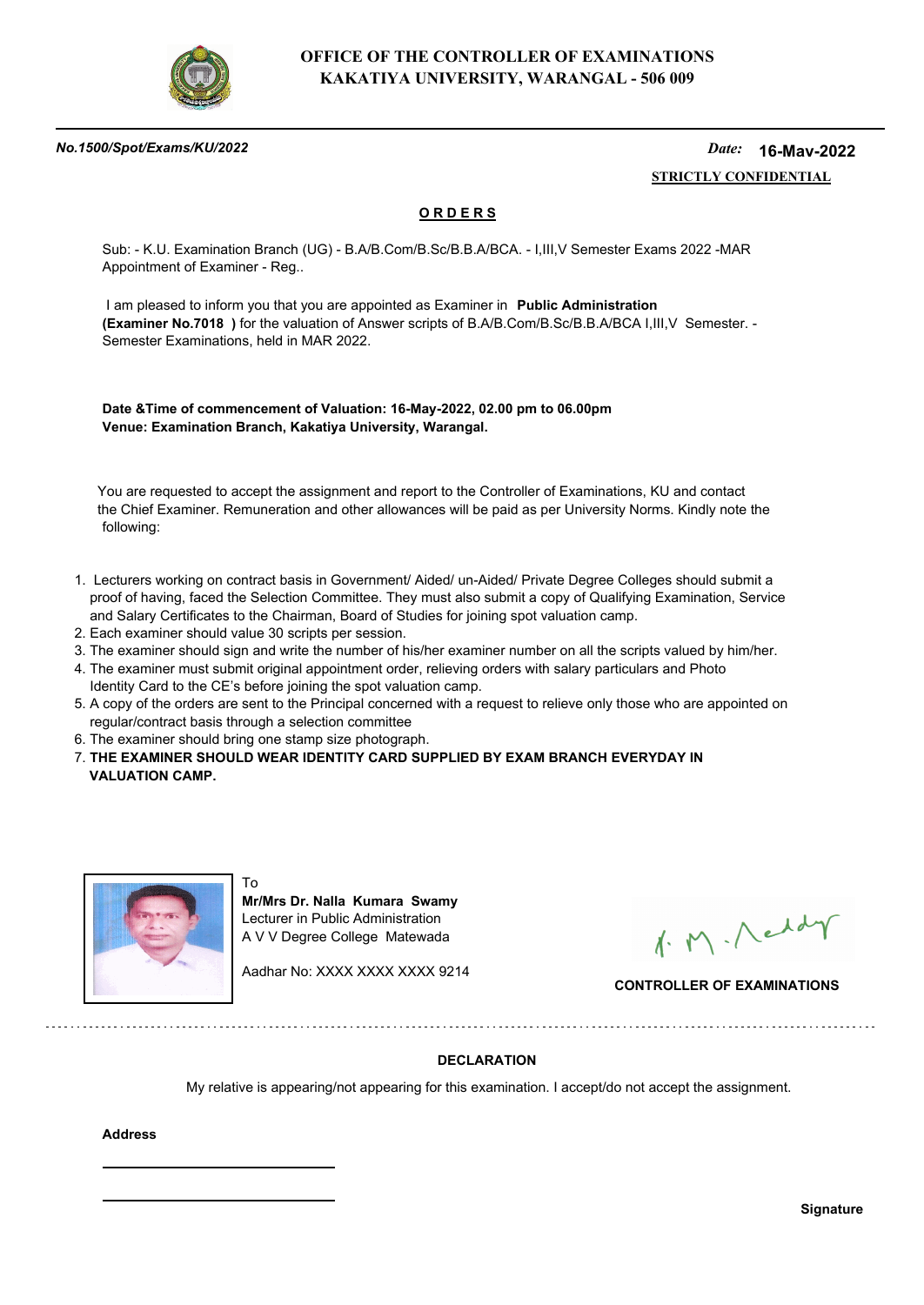

### *No.1500/Spot/Exams/KU/2022*

#### *Date:*  **STRICTLY CONFIDENTIAL 16-May-2022**

## **O R D E R S**

Sub: - K.U. Examination Branch (UG) - B.A/B.Com/B.Sc/B.B.A/BCA. - I,III,V Semester Exams 2022 -MAR Appointment of Examiner - Reg..

 I am pleased to inform you that you are appointed as Examiner in **Public Administration (Examiner No.7019 )** for the valuation of Answer scripts of B.A/B.Com/B.Sc/B.B.A/BCA I,III,V Semester. - Semester Examinations, held in MAR 2022.

**Date &Time of commencement of Valuation: 16-May-2022, 02.00 pm to 06.00pm Venue: Examination Branch, Kakatiya University, Warangal.**

 You are requested to accept the assignment and report to the Controller of Examinations, KU and contact the Chief Examiner. Remuneration and other allowances will be paid as per University Norms. Kindly note the following:

- 1. Lecturers working on contract basis in Government/ Aided/ un-Aided/ Private Degree Colleges should submit a proof of having, faced the Selection Committee. They must also submit a copy of Qualifying Examination, Service and Salary Certificates to the Chairman, Board of Studies for joining spot valuation camp.
- 2. Each examiner should value 30 scripts per session.
- 3. The examiner should sign and write the number of his/her examiner number on all the scripts valued by him/her.
- 4. The examiner must submit original appointment order, relieving orders with salary particulars and Photo Identity Card to the CE's before joining the spot valuation camp.
- 5. A copy of the orders are sent to the Principal concerned with a request to relieve only those who are appointed on regular/contract basis through a selection committee
- 6. The examiner should bring one stamp size photograph.

To

. . . . . . . . . . . . . . . . . . .

7. **THE EXAMINER SHOULD WEAR IDENTITY CARD SUPPLIED BY EXAM BRANCH EVERYDAY IN VALUATION CAMP.**



**Mr/Mrs Odelu Cheedarla** Lecturer in Public Administration Govt Degree College Mulugu

Aadhar No: XXXX XXXX XXXX 5266

1. M. Neddy

**CONTROLLER OF EXAMINATIONS**

## **DECLARATION**

My relative is appearing/not appearing for this examination. I accept/do not accept the assignment.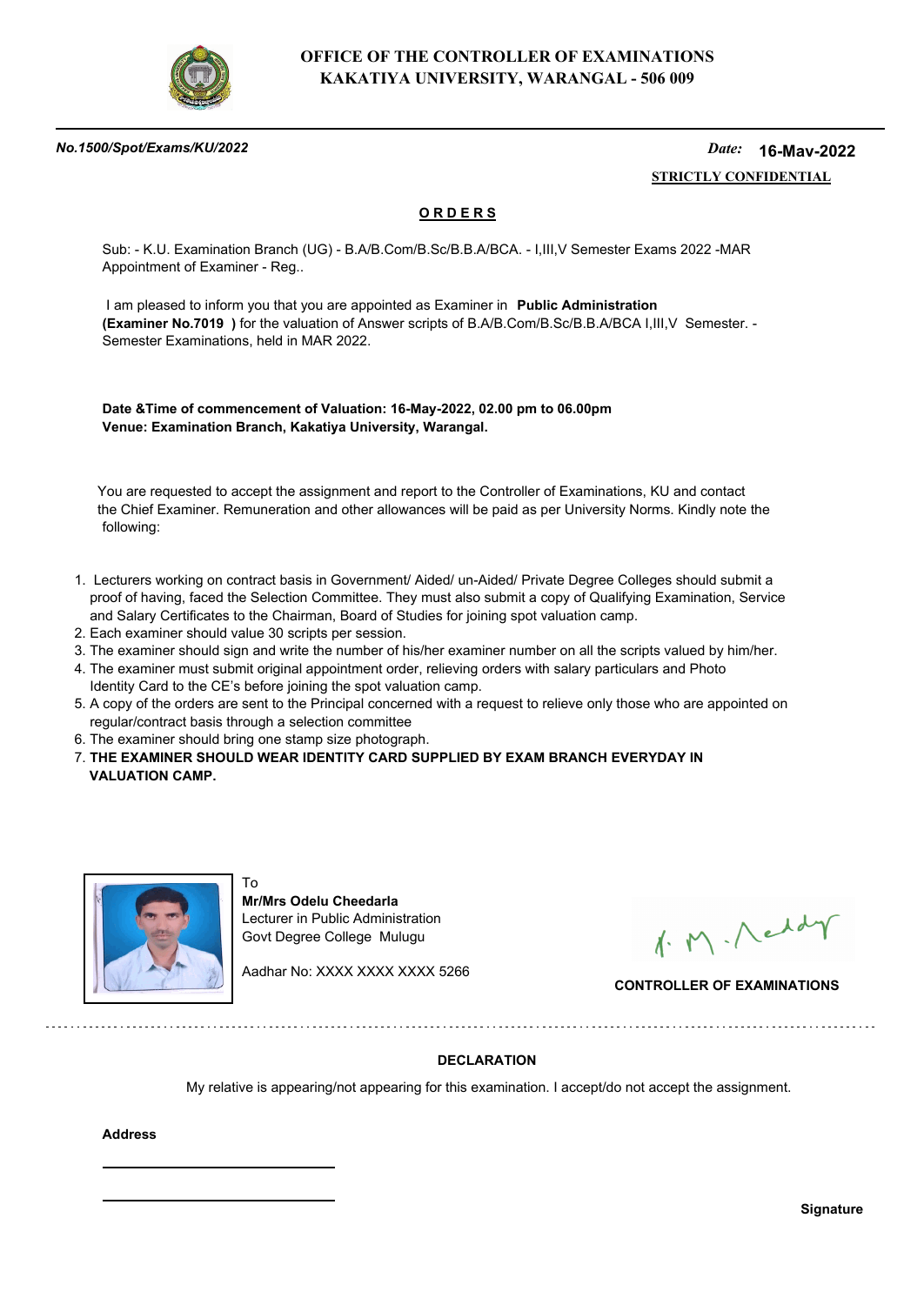

### *No.1500/Spot/Exams/KU/2022*

#### *Date:*  **STRICTLY CONFIDENTIAL 16-May-2022**

## **O R D E R S**

Sub: - K.U. Examination Branch (UG) - B.A/B.Com/B.Sc/B.B.A/BCA. - I,III,V Semester Exams 2022 -MAR Appointment of Examiner - Reg..

 I am pleased to inform you that you are appointed as Examiner in **Public Administration (Examiner No.7020 )** for the valuation of Answer scripts of B.A/B.Com/B.Sc/B.B.A/BCA I,III,V Semester. - Semester Examinations, held in MAR 2022.

**Date &Time of commencement of Valuation: 16-May-2022, 02.00 pm to 06.00pm Venue: Examination Branch, Kakatiya University, Warangal.**

 You are requested to accept the assignment and report to the Controller of Examinations, KU and contact the Chief Examiner. Remuneration and other allowances will be paid as per University Norms. Kindly note the following:

- 1. Lecturers working on contract basis in Government/ Aided/ un-Aided/ Private Degree Colleges should submit a proof of having, faced the Selection Committee. They must also submit a copy of Qualifying Examination, Service and Salary Certificates to the Chairman, Board of Studies for joining spot valuation camp.
- 2. Each examiner should value 30 scripts per session.
- 3. The examiner should sign and write the number of his/her examiner number on all the scripts valued by him/her.
- 4. The examiner must submit original appointment order, relieving orders with salary particulars and Photo Identity Card to the CE's before joining the spot valuation camp.
- 5. A copy of the orders are sent to the Principal concerned with a request to relieve only those who are appointed on regular/contract basis through a selection committee
- 6. The examiner should bring one stamp size photograph.
- 7. **THE EXAMINER SHOULD WEAR IDENTITY CARD SUPPLIED BY EXAM BRANCH EVERYDAY IN VALUATION CAMP.**



1. M. Neddy

**CONTROLLER OF EXAMINATIONS**

## **DECLARATION**

My relative is appearing/not appearing for this examination. I accept/do not accept the assignment.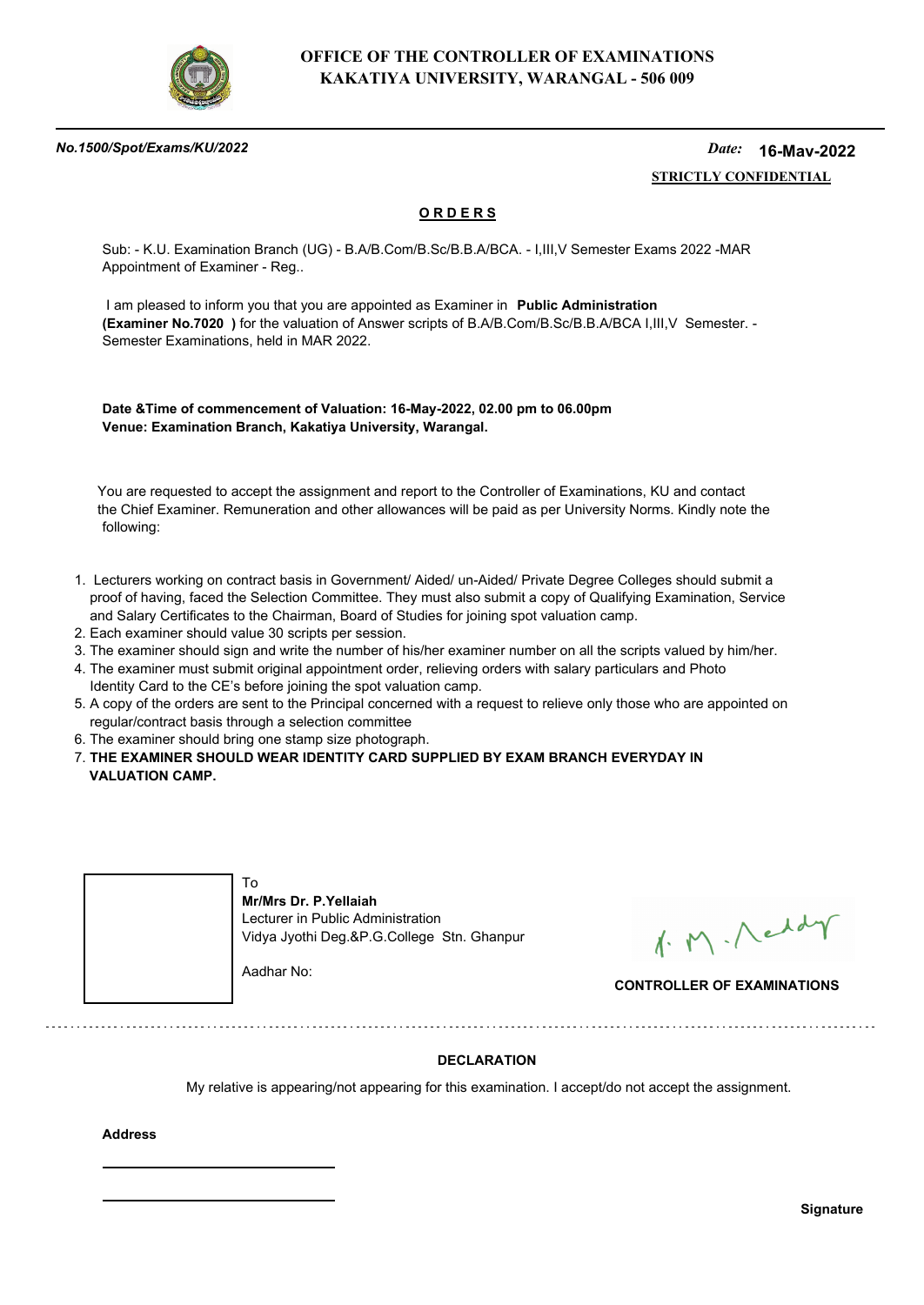

### *No.1500/Spot/Exams/KU/2022*

#### *Date:*  **STRICTLY CONFIDENTIAL 16-May-2022**

## **O R D E R S**

Sub: - K.U. Examination Branch (UG) - B.A/B.Com/B.Sc/B.B.A/BCA. - I,III,V Semester Exams 2022 -MAR Appointment of Examiner - Reg..

 I am pleased to inform you that you are appointed as Examiner in **Public Administration (Examiner No.7021 )** for the valuation of Answer scripts of B.A/B.Com/B.Sc/B.B.A/BCA I,III,V Semester. - Semester Examinations, held in MAR 2022.

**Date &Time of commencement of Valuation: 16-May-2022, 02.00 pm to 06.00pm Venue: Examination Branch, Kakatiya University, Warangal.**

 You are requested to accept the assignment and report to the Controller of Examinations, KU and contact the Chief Examiner. Remuneration and other allowances will be paid as per University Norms. Kindly note the following:

- 1. Lecturers working on contract basis in Government/ Aided/ un-Aided/ Private Degree Colleges should submit a proof of having, faced the Selection Committee. They must also submit a copy of Qualifying Examination, Service and Salary Certificates to the Chairman, Board of Studies for joining spot valuation camp.
- 2. Each examiner should value 30 scripts per session.
- 3. The examiner should sign and write the number of his/her examiner number on all the scripts valued by him/her.
- 4. The examiner must submit original appointment order, relieving orders with salary particulars and Photo Identity Card to the CE's before joining the spot valuation camp.
- 5. A copy of the orders are sent to the Principal concerned with a request to relieve only those who are appointed on regular/contract basis through a selection committee
- 6. The examiner should bring one stamp size photograph.

To

7. **THE EXAMINER SHOULD WEAR IDENTITY CARD SUPPLIED BY EXAM BRANCH EVERYDAY IN VALUATION CAMP.**



**Mr/Mrs Tejavath Shankar** Lecturer in Public Administration Vikas Degree College Station Road

Aadhar No: XXXX XXXX XXXX 7155

1. M. Neddy

**CONTROLLER OF EXAMINATIONS**

## **DECLARATION**

My relative is appearing/not appearing for this examination. I accept/do not accept the assignment.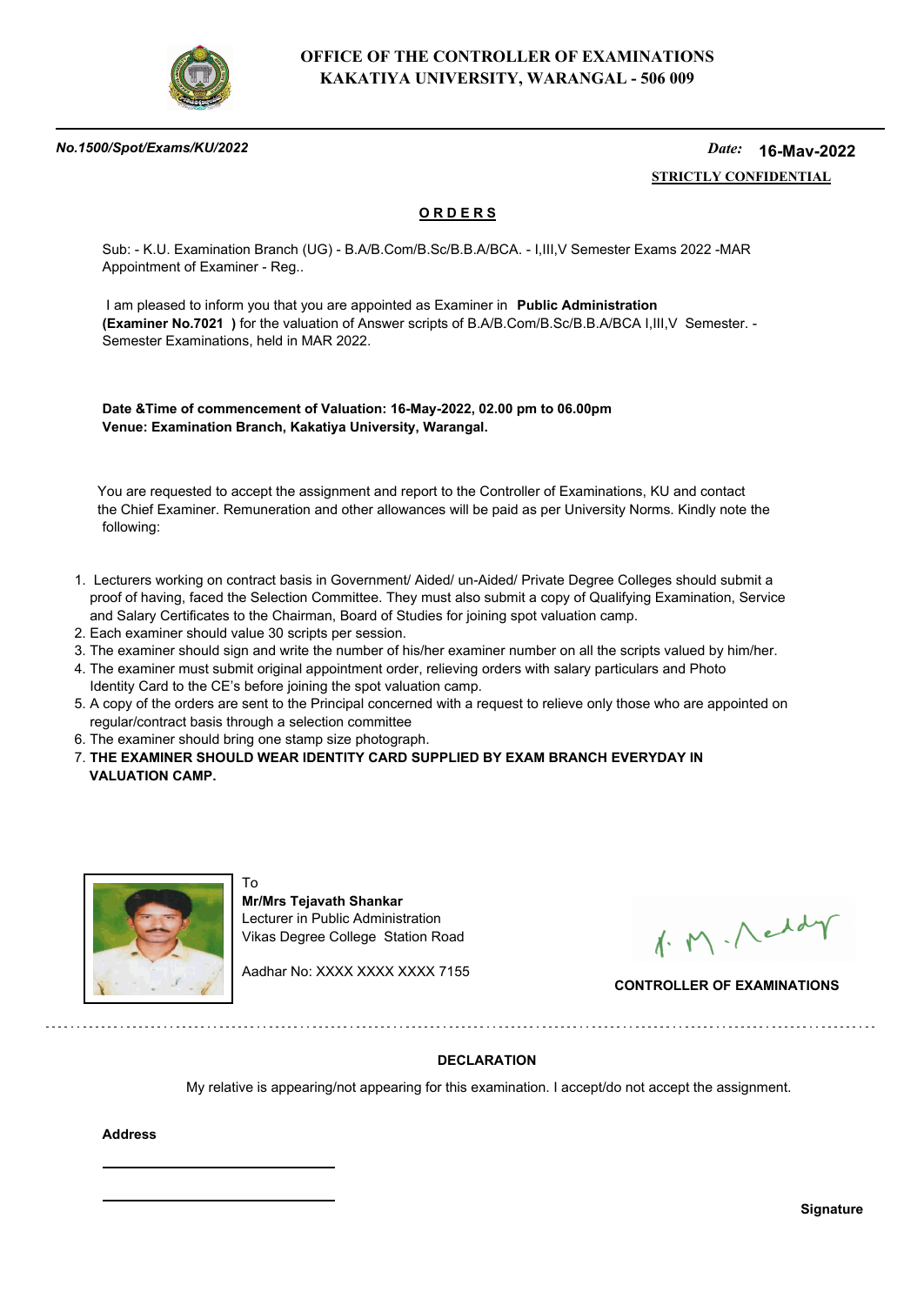

### *No.1500/Spot/Exams/KU/2022*

#### *Date:*  **STRICTLY CONFIDENTIAL 16-May-2022**

## **O R D E R S**

Sub: - K.U. Examination Branch (UG) - B.A/B.Com/B.Sc/B.B.A/BCA. - I,III,V Semester Exams 2022 -MAR Appointment of Examiner - Reg..

 I am pleased to inform you that you are appointed as Examiner in **Public Administration (Examiner No.7022 )** for the valuation of Answer scripts of B.A/B.Com/B.Sc/B.B.A/BCA I,III,V Semester. - Semester Examinations, held in MAR 2022.

**Date &Time of commencement of Valuation: 16-May-2022, 02.00 pm to 06.00pm Venue: Examination Branch, Kakatiya University, Warangal.**

 You are requested to accept the assignment and report to the Controller of Examinations, KU and contact the Chief Examiner. Remuneration and other allowances will be paid as per University Norms. Kindly note the following:

- 1. Lecturers working on contract basis in Government/ Aided/ un-Aided/ Private Degree Colleges should submit a proof of having, faced the Selection Committee. They must also submit a copy of Qualifying Examination, Service and Salary Certificates to the Chairman, Board of Studies for joining spot valuation camp.
- 2. Each examiner should value 30 scripts per session.
- 3. The examiner should sign and write the number of his/her examiner number on all the scripts valued by him/her.
- 4. The examiner must submit original appointment order, relieving orders with salary particulars and Photo Identity Card to the CE's before joining the spot valuation camp.
- 5. A copy of the orders are sent to the Principal concerned with a request to relieve only those who are appointed on regular/contract basis through a selection committee
- 6. The examiner should bring one stamp size photograph.

To

. . . . . . . . . . . . . . . . .

7. **THE EXAMINER SHOULD WEAR IDENTITY CARD SUPPLIED BY EXAM BRANCH EVERYDAY IN VALUATION CAMP.**



**Mr/Mrs U.Gangadhar** Lecturer in Public Administration Govt. Degree College Nirmal

Aadhar No: XXXX XXXX XXXX 5717

1. M. Neddy

**CONTROLLER OF EXAMINATIONS**

## **DECLARATION**

My relative is appearing/not appearing for this examination. I accept/do not accept the assignment.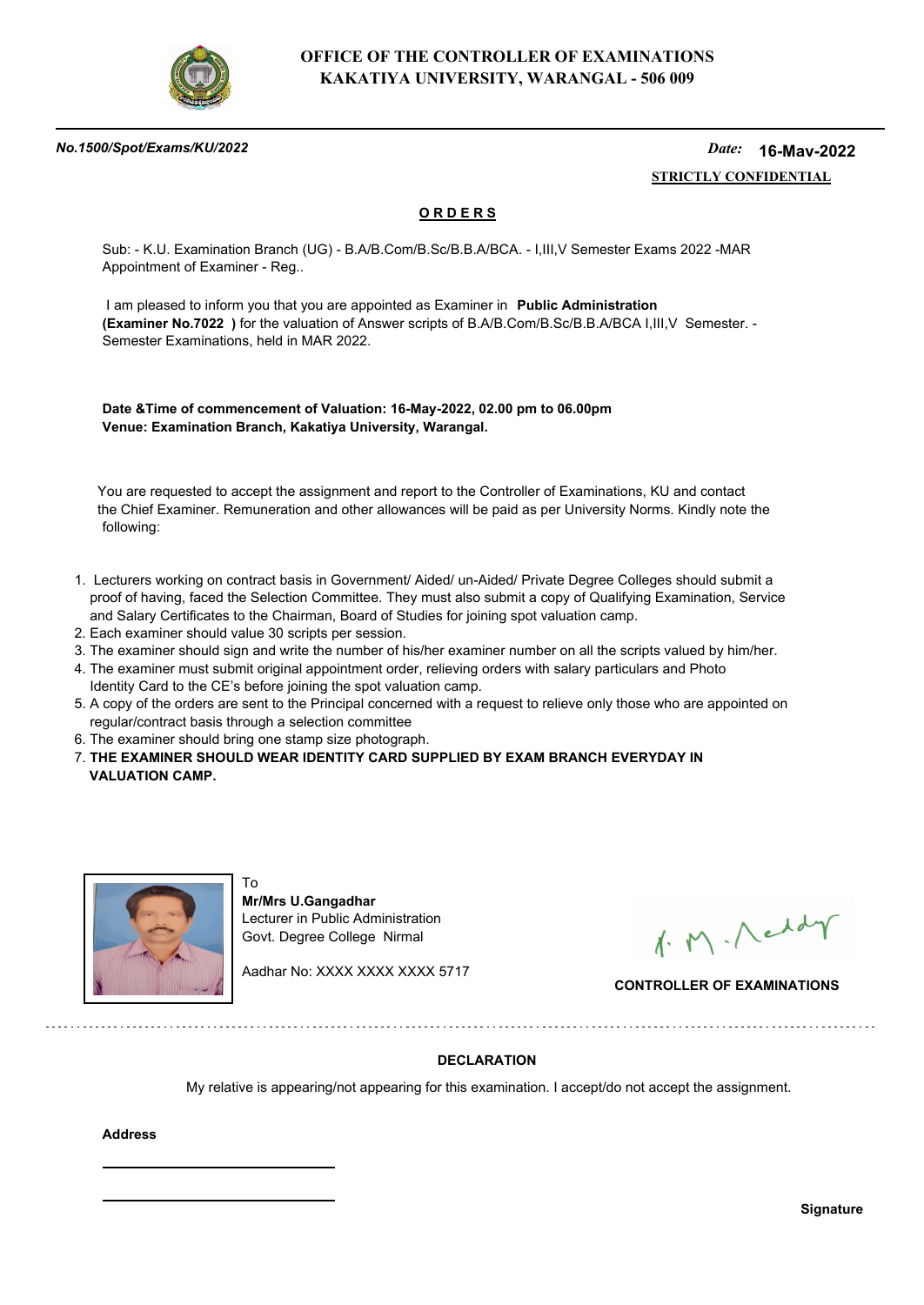

### *No.1500/Spot/Exams/KU/2022*

#### *Date:*  **STRICTLY CONFIDENTIAL 16-May-2022**

## **O R D E R S**

Sub: - K.U. Examination Branch (UG) - B.A/B.Com/B.Sc/B.B.A/BCA. - I,III,V Semester Exams 2022 -MAR Appointment of Examiner - Reg..

 I am pleased to inform you that you are appointed as Examiner in **Public Administration (Examiner No.7023 )** for the valuation of Answer scripts of B.A/B.Com/B.Sc/B.B.A/BCA I,III,V Semester. - Semester Examinations, held in MAR 2022.

**Date &Time of commencement of Valuation: 16-May-2022, 02.00 pm to 06.00pm Venue: Examination Branch, Kakatiya University, Warangal.**

 You are requested to accept the assignment and report to the Controller of Examinations, KU and contact the Chief Examiner. Remuneration and other allowances will be paid as per University Norms. Kindly note the following:

- 1. Lecturers working on contract basis in Government/ Aided/ un-Aided/ Private Degree Colleges should submit a proof of having, faced the Selection Committee. They must also submit a copy of Qualifying Examination, Service and Salary Certificates to the Chairman, Board of Studies for joining spot valuation camp.
- 2. Each examiner should value 30 scripts per session.
- 3. The examiner should sign and write the number of his/her examiner number on all the scripts valued by him/her.
- 4. The examiner must submit original appointment order, relieving orders with salary particulars and Photo Identity Card to the CE's before joining the spot valuation camp.
- 5. A copy of the orders are sent to the Principal concerned with a request to relieve only those who are appointed on regular/contract basis through a selection committee
- 6. The examiner should bring one stamp size photograph.
- 7. **THE EXAMINER SHOULD WEAR IDENTITY CARD SUPPLIED BY EXAM BRANCH EVERYDAY IN VALUATION CAMP.**



1. M. Neddy

**CONTROLLER OF EXAMINATIONS**

## **DECLARATION**

My relative is appearing/not appearing for this examination. I accept/do not accept the assignment.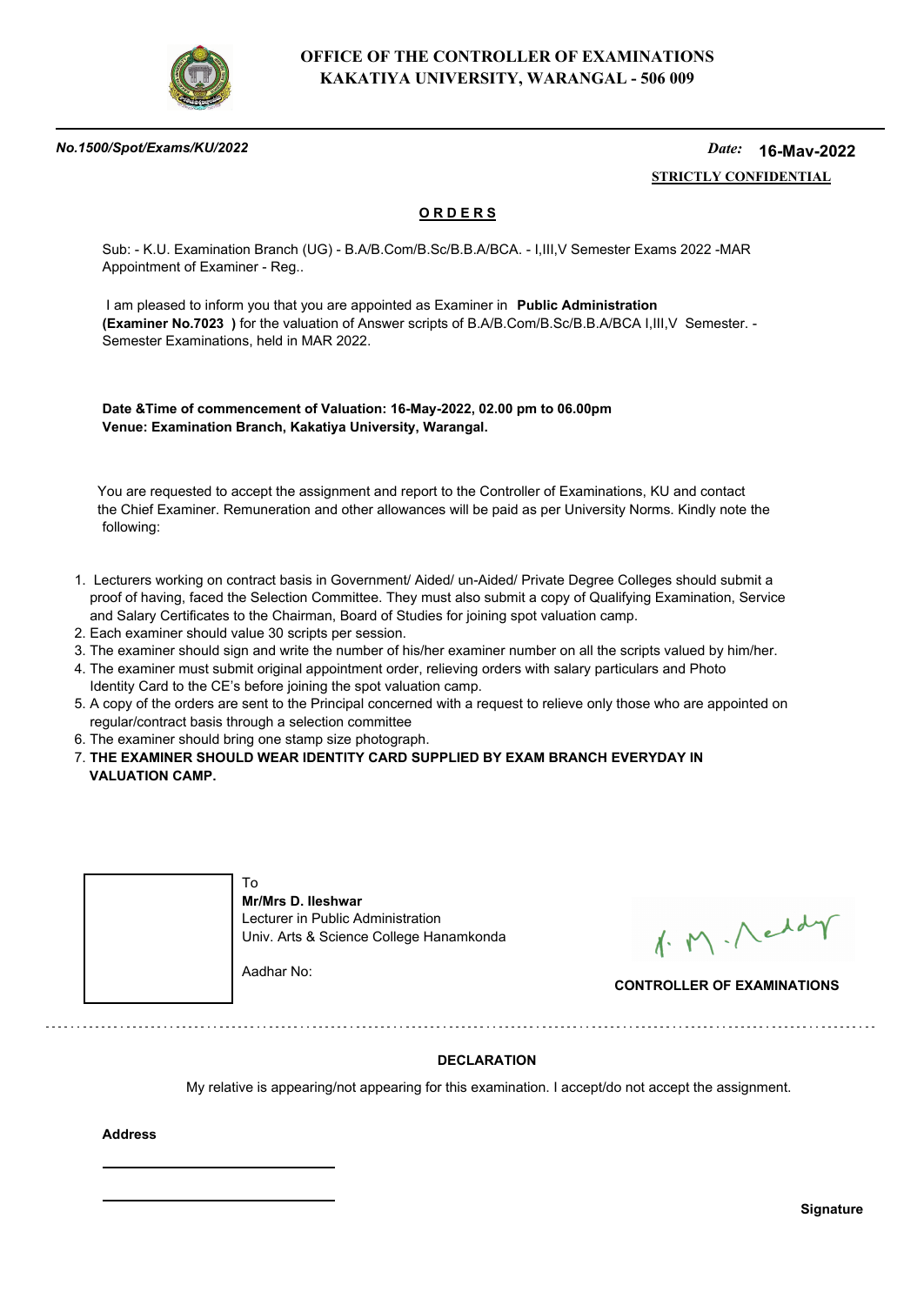

### *No.1500/Spot/Exams/KU/2022*

#### *Date:*  **STRICTLY CONFIDENTIAL 16-May-2022**

## **O R D E R S**

Sub: - K.U. Examination Branch (UG) - B.A/B.Com/B.Sc/B.B.A/BCA. - I,III,V Semester Exams 2022 -MAR Appointment of Examiner - Reg..

 I am pleased to inform you that you are appointed as Examiner in **Public Administration (Examiner No.7024 )** for the valuation of Answer scripts of B.A/B.Com/B.Sc/B.B.A/BCA I,III,V Semester. - Semester Examinations, held in MAR 2022.

**Date &Time of commencement of Valuation: 16-May-2022, 02.00 pm to 06.00pm Venue: Examination Branch, Kakatiya University, Warangal.**

 You are requested to accept the assignment and report to the Controller of Examinations, KU and contact the Chief Examiner. Remuneration and other allowances will be paid as per University Norms. Kindly note the following:

- 1. Lecturers working on contract basis in Government/ Aided/ un-Aided/ Private Degree Colleges should submit a proof of having, faced the Selection Committee. They must also submit a copy of Qualifying Examination, Service and Salary Certificates to the Chairman, Board of Studies for joining spot valuation camp.
- 2. Each examiner should value 30 scripts per session.
- 3. The examiner should sign and write the number of his/her examiner number on all the scripts valued by him/her.
- 4. The examiner must submit original appointment order, relieving orders with salary particulars and Photo Identity Card to the CE's before joining the spot valuation camp.
- 5. A copy of the orders are sent to the Principal concerned with a request to relieve only those who are appointed on regular/contract basis through a selection committee
- 6. The examiner should bring one stamp size photograph.
- 7. **THE EXAMINER SHOULD WEAR IDENTITY CARD SUPPLIED BY EXAM BRANCH EVERYDAY IN VALUATION CAMP.**



1. M. Neddy

**CONTROLLER OF EXAMINATIONS**

## **DECLARATION**

My relative is appearing/not appearing for this examination. I accept/do not accept the assignment.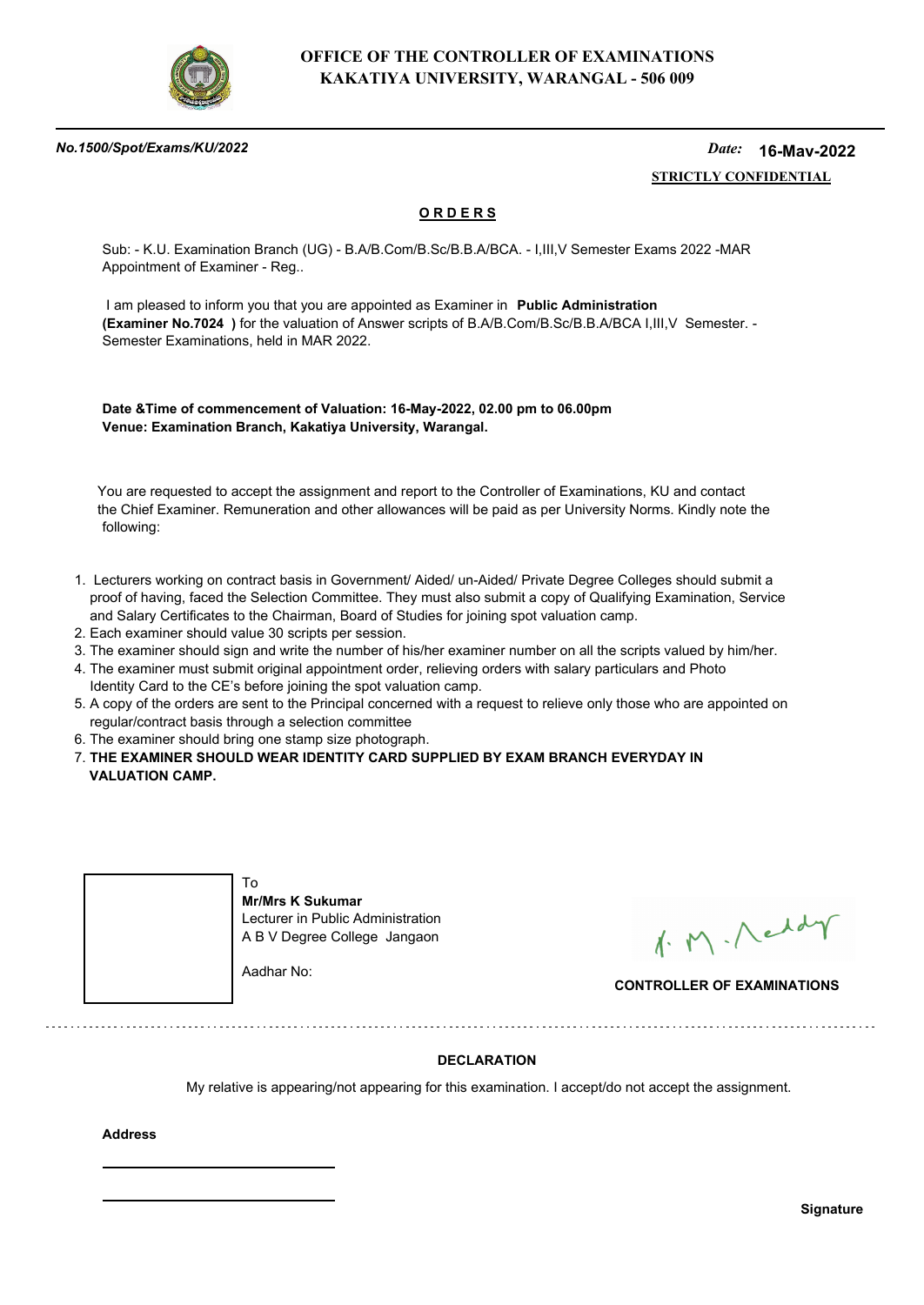

### *No.1500/Spot/Exams/KU/2022*

#### *Date:*  **STRICTLY CONFIDENTIAL 16-May-2022**

## **O R D E R S**

Sub: - K.U. Examination Branch (UG) - B.A/B.Com/B.Sc/B.B.A/BCA. - I,III,V Semester Exams 2022 -MAR Appointment of Examiner - Reg..

 I am pleased to inform you that you are appointed as Examiner in **Public Administration (Examiner No.7025 )** for the valuation of Answer scripts of B.A/B.Com/B.Sc/B.B.A/BCA I,III,V Semester. - Semester Examinations, held in MAR 2022.

**Date &Time of commencement of Valuation: 16-May-2022, 02.00 pm to 06.00pm Venue: Examination Branch, Kakatiya University, Warangal.**

 You are requested to accept the assignment and report to the Controller of Examinations, KU and contact the Chief Examiner. Remuneration and other allowances will be paid as per University Norms. Kindly note the following:

- 1. Lecturers working on contract basis in Government/ Aided/ un-Aided/ Private Degree Colleges should submit a proof of having, faced the Selection Committee. They must also submit a copy of Qualifying Examination, Service and Salary Certificates to the Chairman, Board of Studies for joining spot valuation camp.
- 2. Each examiner should value 30 scripts per session.
- 3. The examiner should sign and write the number of his/her examiner number on all the scripts valued by him/her.
- 4. The examiner must submit original appointment order, relieving orders with salary particulars and Photo Identity Card to the CE's before joining the spot valuation camp.
- 5. A copy of the orders are sent to the Principal concerned with a request to relieve only those who are appointed on regular/contract basis through a selection committee
- 6. The examiner should bring one stamp size photograph.
- 7. **THE EXAMINER SHOULD WEAR IDENTITY CARD SUPPLIED BY EXAM BRANCH EVERYDAY IN VALUATION CAMP.**



1. M. Neddy

**CONTROLLER OF EXAMINATIONS**

## **DECLARATION**

My relative is appearing/not appearing for this examination. I accept/do not accept the assignment.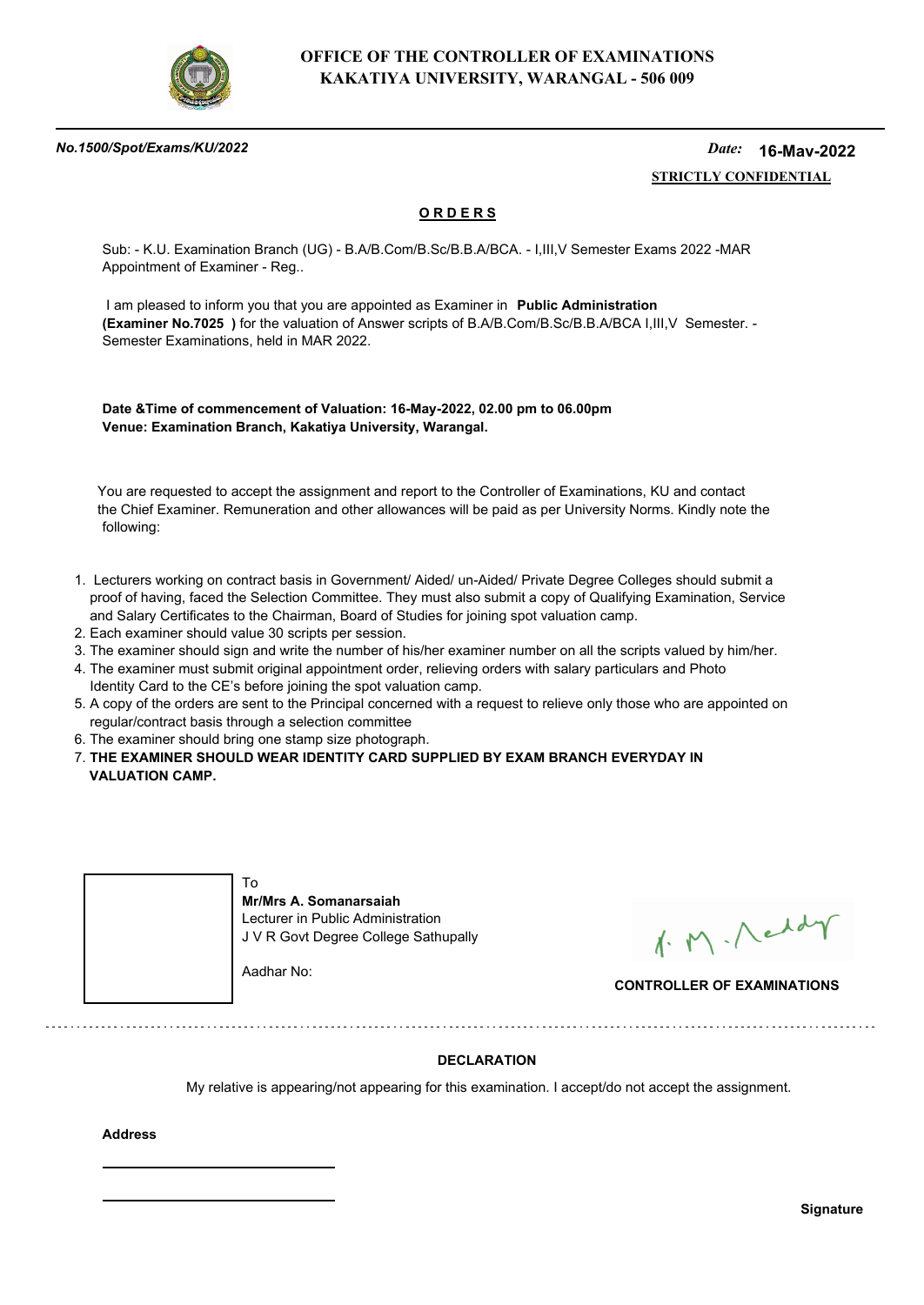

### *No.1500/Spot/Exams/KU/2022*

#### *Date:*  **STRICTLY CONFIDENTIAL 16-May-2022**

## **O R D E R S**

Sub: - K.U. Examination Branch (UG) - B.A/B.Com/B.Sc/B.B.A/BCA. - I,III,V Semester Exams 2022 -MAR Appointment of Examiner - Reg..

 I am pleased to inform you that you are appointed as Examiner in **Public Administration (Examiner No.7026 )** for the valuation of Answer scripts of B.A/B.Com/B.Sc/B.B.A/BCA I,III,V Semester. - Semester Examinations, held in MAR 2022.

**Date &Time of commencement of Valuation: 16-May-2022, 02.00 pm to 06.00pm Venue: Examination Branch, Kakatiya University, Warangal.**

 You are requested to accept the assignment and report to the Controller of Examinations, KU and contact the Chief Examiner. Remuneration and other allowances will be paid as per University Norms. Kindly note the following:

- 1. Lecturers working on contract basis in Government/ Aided/ un-Aided/ Private Degree Colleges should submit a proof of having, faced the Selection Committee. They must also submit a copy of Qualifying Examination, Service and Salary Certificates to the Chairman, Board of Studies for joining spot valuation camp.
- 2. Each examiner should value 30 scripts per session.
- 3. The examiner should sign and write the number of his/her examiner number on all the scripts valued by him/her.
- 4. The examiner must submit original appointment order, relieving orders with salary particulars and Photo Identity Card to the CE's before joining the spot valuation camp.
- 5. A copy of the orders are sent to the Principal concerned with a request to relieve only those who are appointed on regular/contract basis through a selection committee
- 6. The examiner should bring one stamp size photograph.

. . . . . . . . . . . . . . . . .

7. **THE EXAMINER SHOULD WEAR IDENTITY CARD SUPPLIED BY EXAM BRANCH EVERYDAY IN VALUATION CAMP.**



To **Mr/Mrs Ramakrishna Reddy** Lecturer in Public Administration Govt Degree College Mulugu

Aadhar No: XXXX XXXX XXXX 3886

1. M. Neddy

**CONTROLLER OF EXAMINATIONS**

## **DECLARATION**

My relative is appearing/not appearing for this examination. I accept/do not accept the assignment.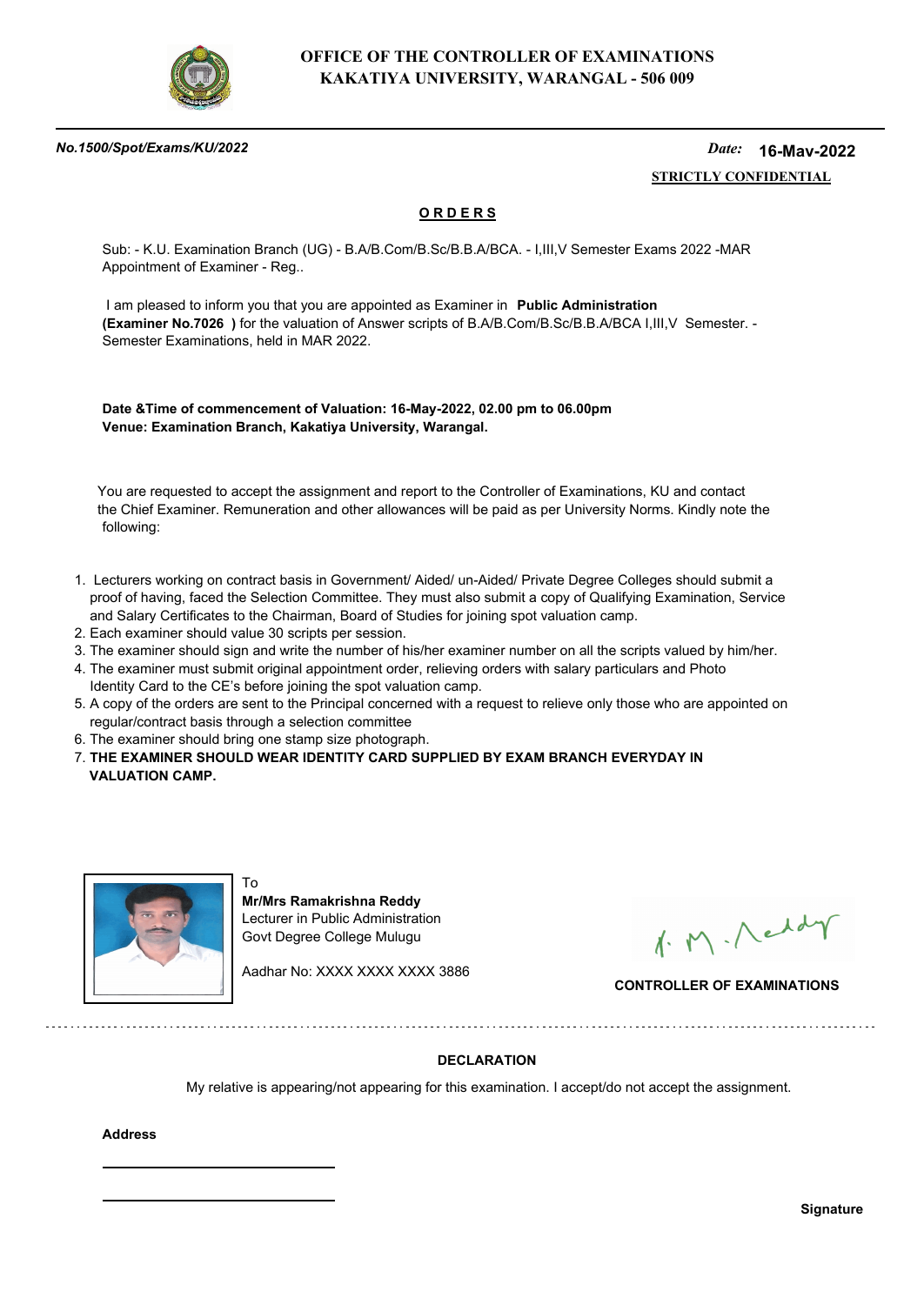

### *No.1500/Spot/Exams/KU/2022*

#### *Date:*  **STRICTLY CONFIDENTIAL 16-May-2022**

## **O R D E R S**

Sub: - K.U. Examination Branch (UG) - B.A/B.Com/B.Sc/B.B.A/BCA. - I,III,V Semester Exams 2022 -MAR Appointment of Examiner - Reg..

 I am pleased to inform you that you are appointed as Examiner in **Public Administration (Examiner No.7027 )** for the valuation of Answer scripts of B.A/B.Com/B.Sc/B.B.A/BCA I,III,V Semester. - Semester Examinations, held in MAR 2022.

**Date &Time of commencement of Valuation: 16-May-2022, 02.00 pm to 06.00pm Venue: Examination Branch, Kakatiya University, Warangal.**

 You are requested to accept the assignment and report to the Controller of Examinations, KU and contact the Chief Examiner. Remuneration and other allowances will be paid as per University Norms. Kindly note the following:

- 1. Lecturers working on contract basis in Government/ Aided/ un-Aided/ Private Degree Colleges should submit a proof of having, faced the Selection Committee. They must also submit a copy of Qualifying Examination, Service and Salary Certificates to the Chairman, Board of Studies for joining spot valuation camp.
- 2. Each examiner should value 30 scripts per session.
- 3. The examiner should sign and write the number of his/her examiner number on all the scripts valued by him/her.
- 4. The examiner must submit original appointment order, relieving orders with salary particulars and Photo Identity Card to the CE's before joining the spot valuation camp.
- 5. A copy of the orders are sent to the Principal concerned with a request to relieve only those who are appointed on regular/contract basis through a selection committee
- 6. The examiner should bring one stamp size photograph.
- 7. **THE EXAMINER SHOULD WEAR IDENTITY CARD SUPPLIED BY EXAM BRANCH EVERYDAY IN VALUATION CAMP.**



1. M. Neddy

**CONTROLLER OF EXAMINATIONS**

## **DECLARATION**

My relative is appearing/not appearing for this examination. I accept/do not accept the assignment.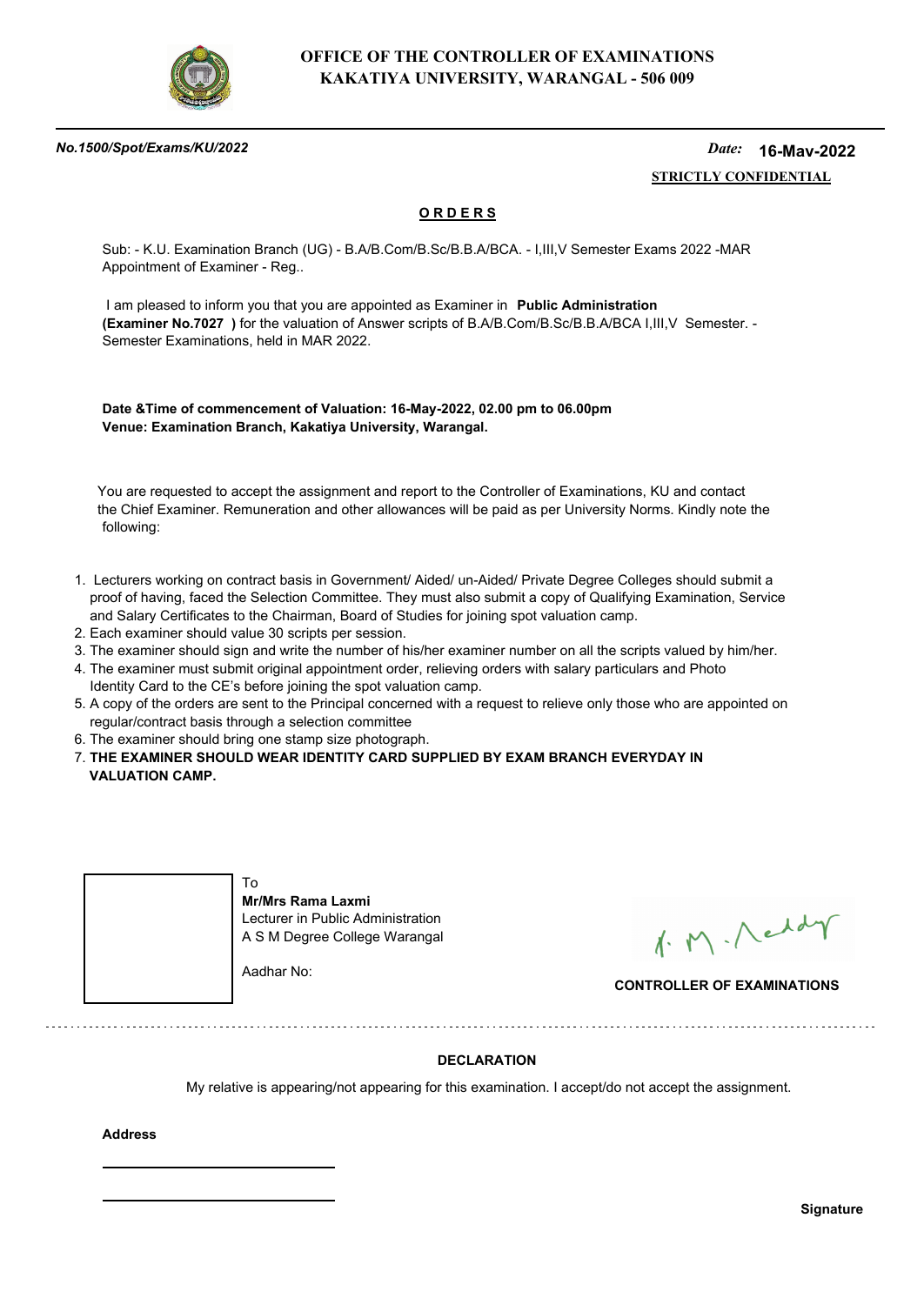

### *No.1500/Spot/Exams/KU/2022*

#### *Date:*  **STRICTLY CONFIDENTIAL 16-May-2022**

## **O R D E R S**

Sub: - K.U. Examination Branch (UG) - B.A/B.Com/B.Sc/B.B.A/BCA. - I,III,V Semester Exams 2022 -MAR Appointment of Examiner - Reg..

 I am pleased to inform you that you are appointed as Examiner in **Public Administration (Examiner No.8055 )** for the valuation of Answer scripts of B.A/B.Com/B.Sc/B.B.A/BCA I,III,V Semester. - Semester Examinations, held in MAR 2022.

**Date &Time of commencement of Valuation: 16-May-2022, 02.00 pm to 06.00pm Venue: Examination Branch, Kakatiya University, Warangal.**

 You are requested to accept the assignment and report to the Controller of Examinations, KU and contact the Chief Examiner. Remuneration and other allowances will be paid as per University Norms. Kindly note the following:

- 1. Lecturers working on contract basis in Government/ Aided/ un-Aided/ Private Degree Colleges should submit a proof of having, faced the Selection Committee. They must also submit a copy of Qualifying Examination, Service and Salary Certificates to the Chairman, Board of Studies for joining spot valuation camp.
- 2. Each examiner should value 30 scripts per session.
- 3. The examiner should sign and write the number of his/her examiner number on all the scripts valued by him/her.
- 4. The examiner must submit original appointment order, relieving orders with salary particulars and Photo Identity Card to the CE's before joining the spot valuation camp.
- 5. A copy of the orders are sent to the Principal concerned with a request to relieve only those who are appointed on regular/contract basis through a selection committee
- 6. The examiner should bring one stamp size photograph.
- 7. **THE EXAMINER SHOULD WEAR IDENTITY CARD SUPPLIED BY EXAM BRANCH EVERYDAY IN VALUATION CAMP.**

| Т٥<br>Mr/Mrs Dr. B. Sucharitha Paul<br>Lecturer in Public Administration<br>Univ. Arts & Science College Hanamkonda |
|---------------------------------------------------------------------------------------------------------------------|
| Aadhar No:                                                                                                          |

1. M. Neddy

**CONTROLLER OF EXAMINATIONS**

## **DECLARATION**

My relative is appearing/not appearing for this examination. I accept/do not accept the assignment.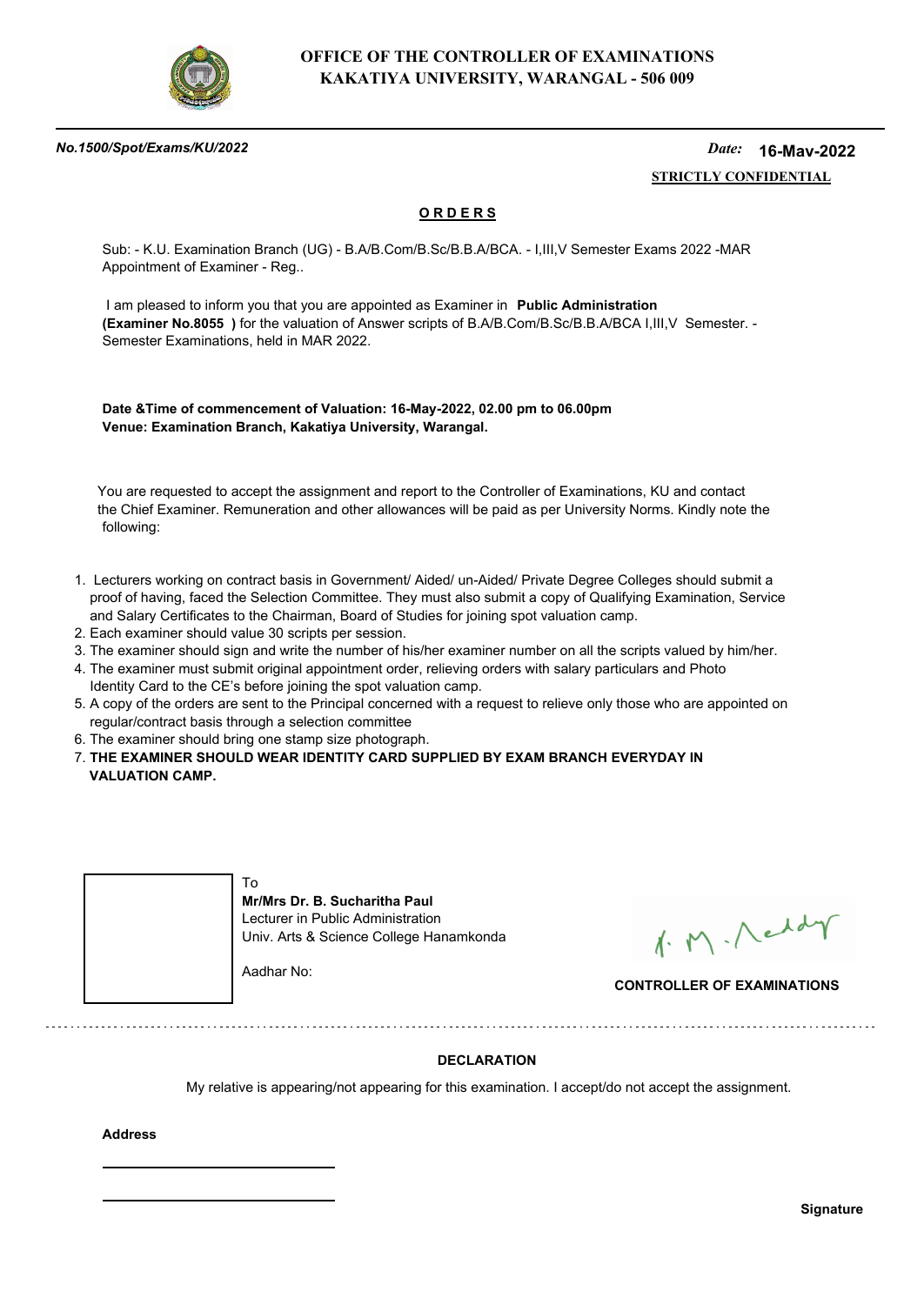

### *No.1500/Spot/Exams/KU/2022*

#### *Date:*  **STRICTLY CONFIDENTIAL 16-May-2022**

## **O R D E R S**

Sub: - K.U. Examination Branch (UG) - B.A/B.Com/B.Sc/B.B.A/BCA. - I,III,V Semester Exams 2022 -MAR Appointment of Examiner - Reg..

 I am pleased to inform you that you are appointed as Examiner in **Public Administration (Examiner No.8056 )** for the valuation of Answer scripts of B.A/B.Com/B.Sc/B.B.A/BCA I,III,V Semester. - Semester Examinations, held in MAR 2022.

**Date &Time of commencement of Valuation: 16-May-2022, 02.00 pm to 06.00pm Venue: Examination Branch, Kakatiya University, Warangal.**

 You are requested to accept the assignment and report to the Controller of Examinations, KU and contact the Chief Examiner. Remuneration and other allowances will be paid as per University Norms. Kindly note the following:

- 1. Lecturers working on contract basis in Government/ Aided/ un-Aided/ Private Degree Colleges should submit a proof of having, faced the Selection Committee. They must also submit a copy of Qualifying Examination, Service and Salary Certificates to the Chairman, Board of Studies for joining spot valuation camp.
- 2. Each examiner should value 30 scripts per session.
- 3. The examiner should sign and write the number of his/her examiner number on all the scripts valued by him/her.
- 4. The examiner must submit original appointment order, relieving orders with salary particulars and Photo Identity Card to the CE's before joining the spot valuation camp.
- 5. A copy of the orders are sent to the Principal concerned with a request to relieve only those who are appointed on regular/contract basis through a selection committee
- 6. The examiner should bring one stamp size photograph.
- 7. **THE EXAMINER SHOULD WEAR IDENTITY CARD SUPPLIED BY EXAM BRANCH EVERYDAY IN VALUATION CAMP.**

|  | l o<br><b>Mr/Mrs JANNU SRIVENI</b><br>Lecturer in Public Administration<br>A S C D M COLLEGE FOR WOMEN, FORT ROAD,<br>WARANGAL |                                   |
|--|--------------------------------------------------------------------------------------------------------------------------------|-----------------------------------|
|  | Aadhar No:                                                                                                                     | <b>CONTROLLER OF EXAMINATIONS</b> |

1. M. Neddy

## **DECLARATION**

My relative is appearing/not appearing for this examination. I accept/do not accept the assignment.